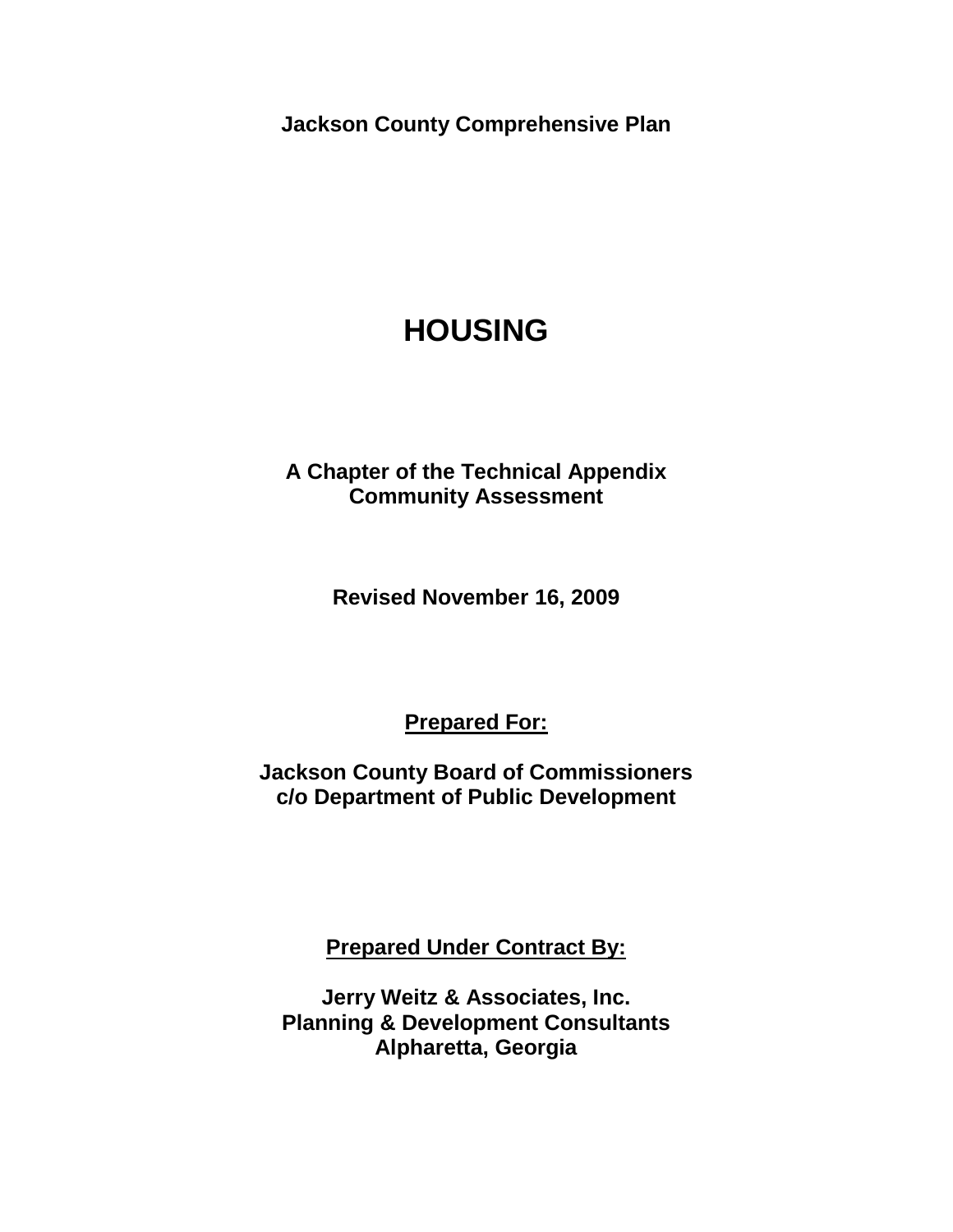## **TABLE OF CONTENTS**

| <b>PURPOSE</b>                                  | 5                 |
|-------------------------------------------------|-------------------|
| MINIMUM REQUIREMENTS FOR HOUSING ANALYSES       | 5                 |
| HOUSEHOLDS, HOUSING UNITS, AND GROUP QUARTERS   | 6                 |
| <b>TYPES OF HOUSING UNITS</b>                   | 8                 |
| OCCUPANCY AND VACANCY                           | 10                |
| Vacancy by Tenure                               | 11                |
| Tenure                                          | $12 \overline{ }$ |
| AGE                                             | 14                |
| <b>CONDITION</b>                                | 15                |
| <b>OVERCROWDING</b>                             | 16                |
| COST                                            | 17                |
| <b>COST-BURDENED HOUSEHOLDS</b>                 | 19                |
| <b>HOUSEHOLD TYPE BY HOUSING UNIT TYPE</b>      | 21                |
| <b>HOUSEHOLD TYPE BY TENURE</b>                 | 22                |
| <b>SPECIAL NEEDS HOUSING</b>                    | 24                |
| RELATIONSHIP OF EMPLOYMENT WAGES AND HOUSING    | 25                |
| ANTICIPATED FUTURE TRENDS IN THE HOUSING MARKET | 27                |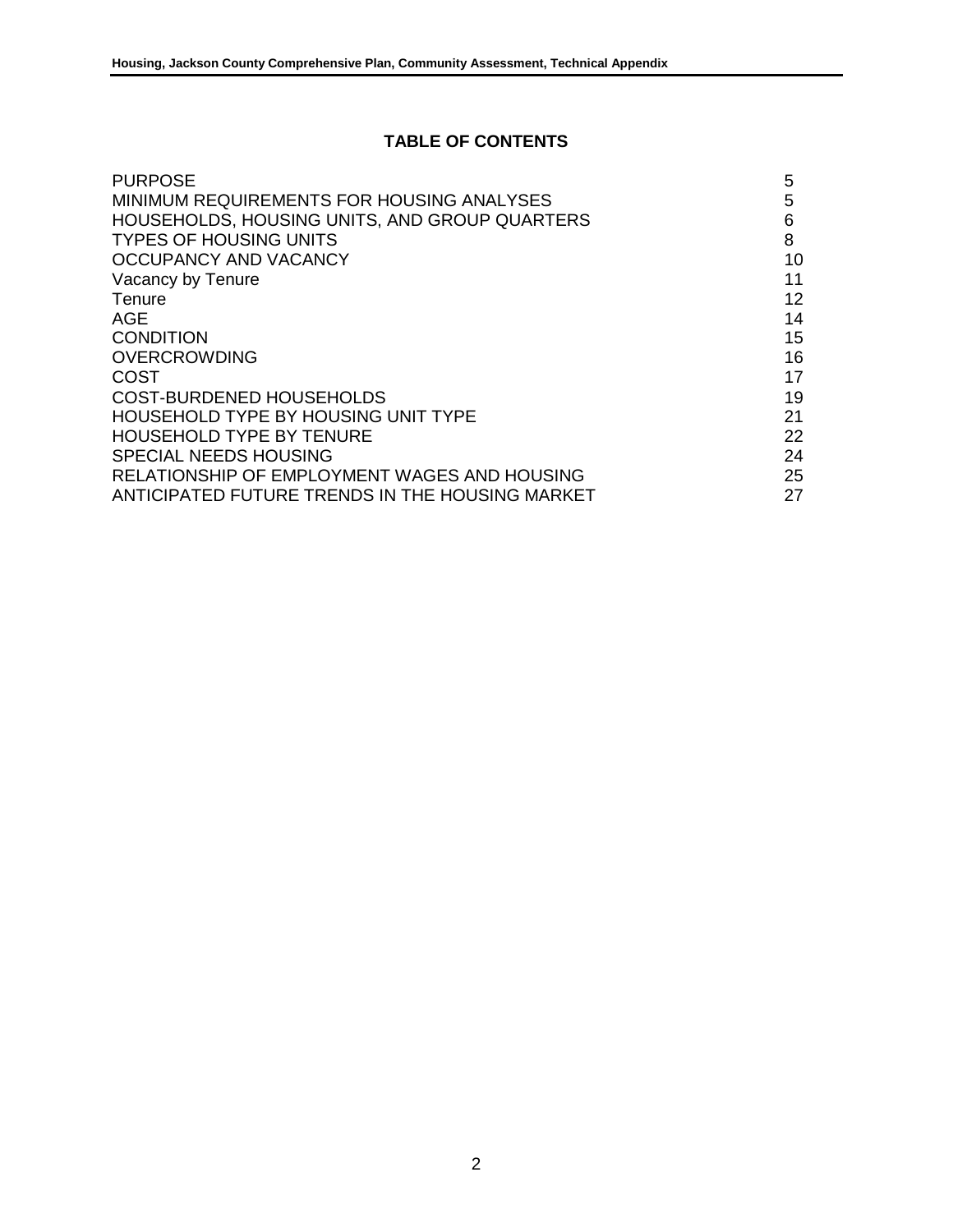# **LIST OF TABLES**

| 1               | Households and Housing Characteristics, 2000<br><b>Jackson County and Municipalities</b>                   | $\,6$          |
|-----------------|------------------------------------------------------------------------------------------------------------|----------------|
| 2               | Households and Housing Characteristics, 2000<br>Census Tracts in Jackson County                            | $\overline{7}$ |
| 3               | Housing Unit Estimates, July 1, 2000-2007<br><b>Jackson County</b>                                         | 8              |
| 4               | Types of Housing Units, 2000<br><b>Jackson County and Municipalities</b>                                   | 8              |
| 5               | Types of Housing Units, 2000<br><b>Jackson County and Census Tracts</b>                                    | 9              |
| 6               | Types of Housing Units, 2000 and 2005-07<br>Jackson County                                                 | 10             |
| $\overline{7}$  | Occupied and Vacant Housing Units, 2000<br>Census Tracts in Jackson County                                 | 10             |
| 8               | Occupied and Vacant Housing Units, 2000 and 2005-2007<br>Jackson County                                    | 10             |
| 9               | Owner and Renter Units and Vacancy Rates, 2000<br><b>Jackson County and Municipalities</b>                 | 12             |
| 10              | Tenure by Number of Persons per Household, 2000<br>Jackson County                                          | 13             |
| 11              | Owner- and Renter-Occupied Housing Units, 2000 and 2005-2007<br>Jackson County                             | 13             |
| 12 <sub>2</sub> | Age of Housing Units, 2000<br>Jackson County and State                                                     | 14             |
| 13              | Median Age of Housing Units, 2000<br><b>Jackson County and Municipalities</b>                              | 15             |
| 14              | Structural and Plumbing Characteristics of Housing Units, 2000<br><b>Jackson County and Municipalities</b> | 16             |
| 15              | Overcrowded Housing Units by Tenure, 2000<br>Jackson County                                                | 16             |
| 16              | Value of Owner-Occupied Housing Units, 2000 and 2005-2007<br>Jackson County and State                      | 17             |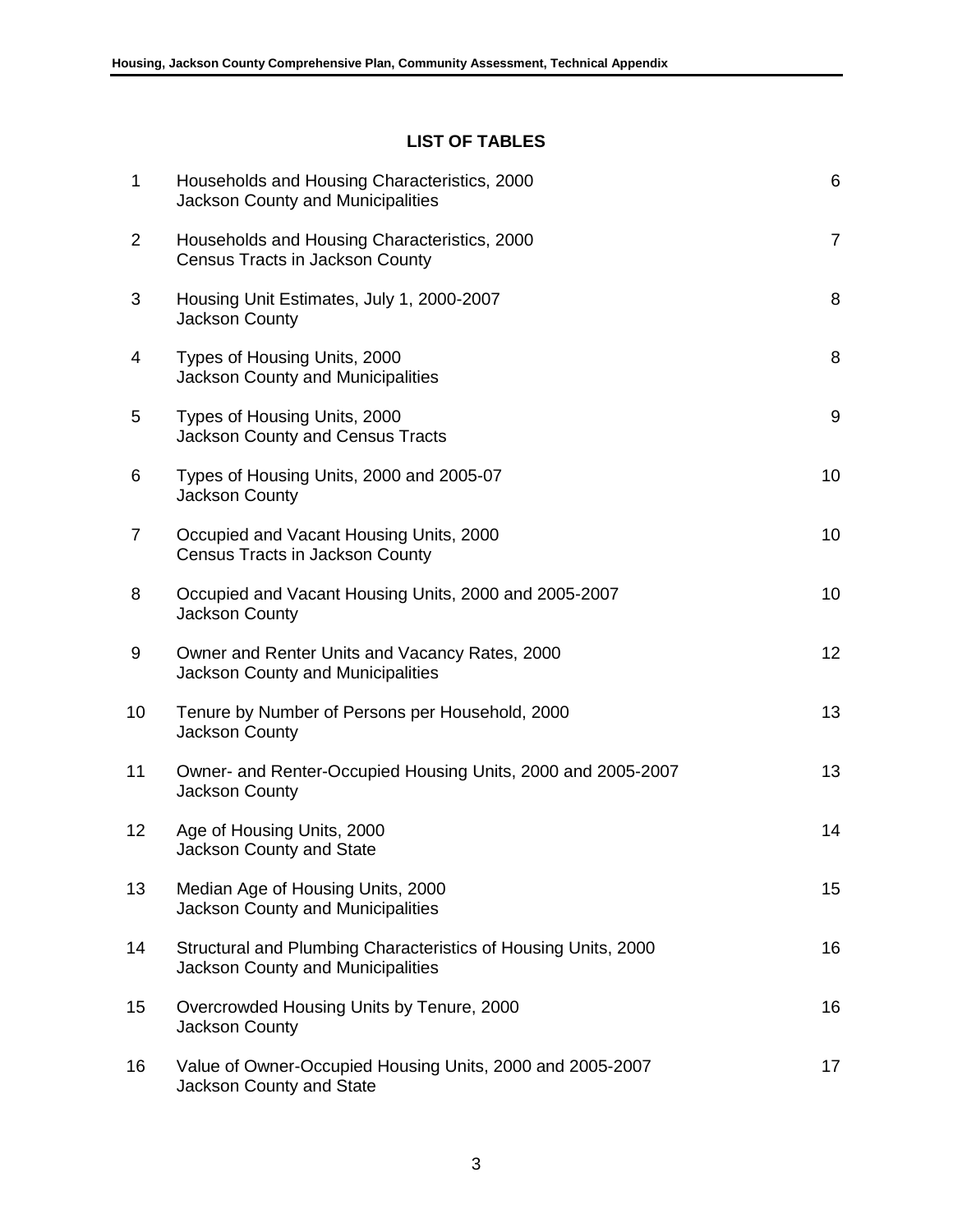| 17 | Median Value of Owner-Occupied Housing Units and Mobile Homes, 2000<br>Jackson County and Municipalities and State | 18 |
|----|--------------------------------------------------------------------------------------------------------------------|----|
| 18 | Gross Rent, Specified Renter-Occupied Housing Units, 2000 and 2005-2007,<br><b>Jackson County</b>                  | 19 |
| 19 | Median Gross Rent, Renter-Occupied Housing Units, 2000<br><b>Jackson County and Municipalities</b>                 | 19 |
| 20 | Owner Costs as a Percentage of Household Income, 1999 and 2005-2007<br><b>Jackson County</b>                       | 20 |
| 21 | Gross Rent as a Percentage of Household Income, 1999 and 2005-2007<br>Jackson County                               | 20 |
| 22 | Household Type by Housing Unit Type<br>Jackson County, 2005-2007                                                   | 21 |
| 23 | Household Type by Tenure<br>Jackson County, 2005-2007                                                              | 22 |
| 24 | Homeowner and Monthly Rent Affordability by Income Grouping                                                        | 23 |
| 25 | Housing Affordability Assessment in Relation to<br>Current Housing Stock, 2005-2007, Jackson County                | 24 |
| 26 | <b>Comparison of Industry Wages</b><br>Jackson County and the County's Labor Force                                 | 26 |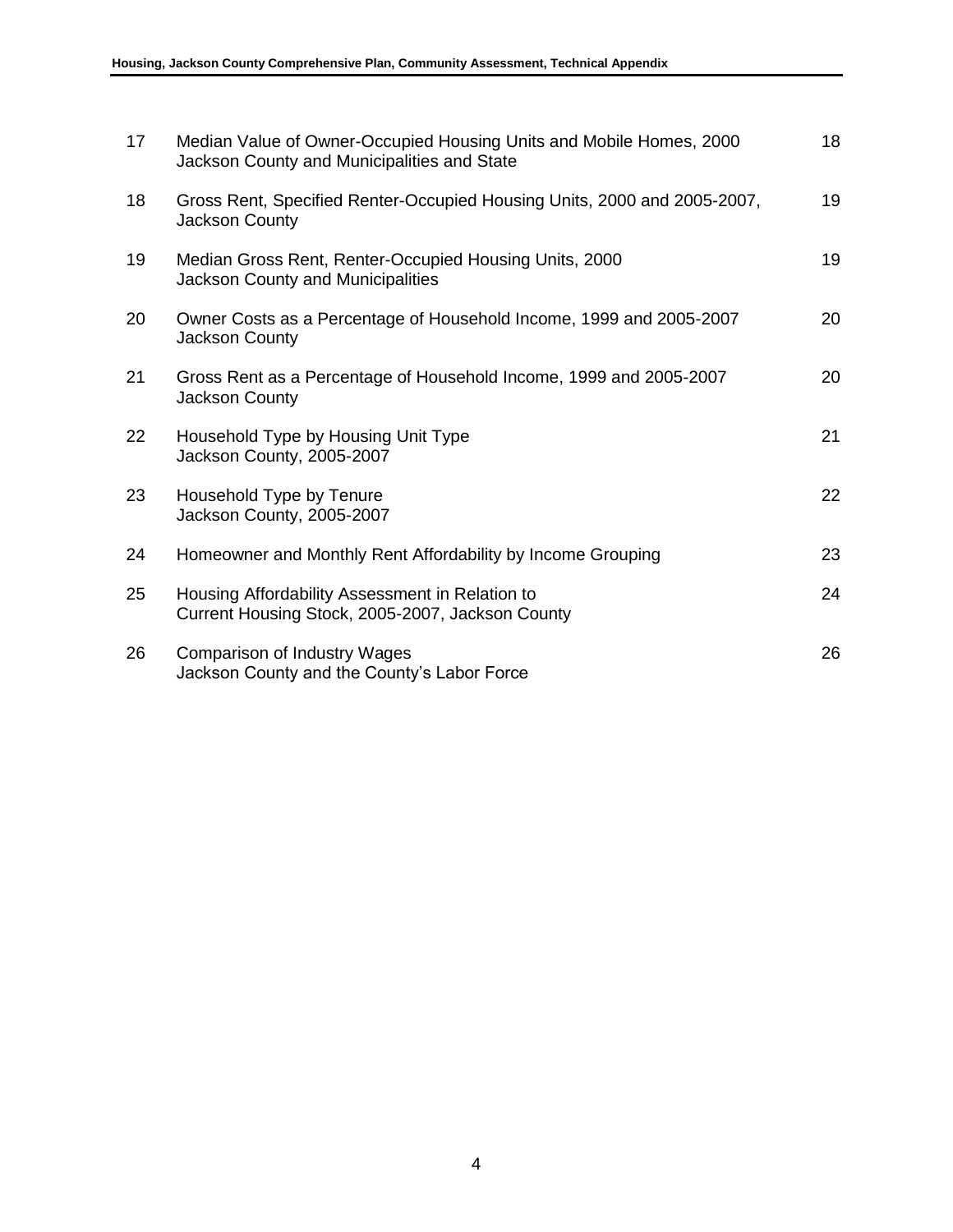#### **HOUSING**

#### **PURPOSE**

 $\overline{a}$ 

The housing analysis provides an inventory of the existing housing stock and an assessment of its adequacy and suitability for serving current and future populations. The assessment considers whether existing housing is appropriate to the needs of residents in terms of quantity, affordability, type and location, and, if not, what might be done to improve the situation.

The state of Georgia, through its local planning requirements,<sup>1</sup> has established a housing goal "to ensure that all residents of the state have access to adequate and affordable housing." It has also identified a "quality community objective" for "housing opportunities" which suggests that "quality housing and a range of housing size, cost, and density should be provided in each community, to make it possible for all who work in the community to also live in the community." This goal and quality community objective provide the policy basis under which Jackson County's housing analyses, policies, and programs are prepared.

#### **MINIMUM REQUIREMENTS FOR HOUSING ANALYSES**

Local planning requirements require, at minimum, for the community assessment to include the following:<sup>2</sup>

**(c) Housing.** Use the following factors to evaluate the adequacy and suitability of existing housing stock to serve current and future community needs. If applicable, check for consistency with the Consolidated Plan prepared for the U.S. Department of Housing and Urban Development.

**Housing Types and Mix**. Evaluate the composition and quality of the community's housing stock, how it has changed over time, recent trends in the types of housing being provided, and whether there is a good mix of types (including modular, mobile or stick-built), sizes, and multi-family vs. single family throughout the community.

**Condition and Occupancy.** Evaluate the age and condition of housing in the community as well as the proportion of units that are owner-occupied and renter occupied, plus vacancy rates for owners and renter units.

**Cost of Housing.** Evaluate the cost of housing in the community, both for owners and renters, in terms of affordability for residents and workers in the community.

 $^{\rm 1}$  Rules of Georgia Department of Community Affairs, Chapter 110-12-1, Standards and Procedures for Local Comprehensive Planning "Local Planning Requirements" (Effective Date: May 1, 2005), Chapter 110-12-1-.06, State Planning Goals and Objectives,110-12-1-.06 State Planning Goals and Objectives. See (2) "Statewide Planning Goals," (d) "Housing Goal, and (3) "Quality Community Objectives," (I) Housing Opportunities Objective."

<sup>&</sup>lt;sup>2</sup> Rules of Georgia Department of Community Affairs, Chapter 110-12-1, Standards and Procedures for Local Comprehensive Planning "Local Planning Requirements" (Effective Date: May 1, 2005), Chapter 110-12-1-.07, Data and Mapping Specifications, 110-12-1-.07 Data and Mapping Specifications, (c) Housing.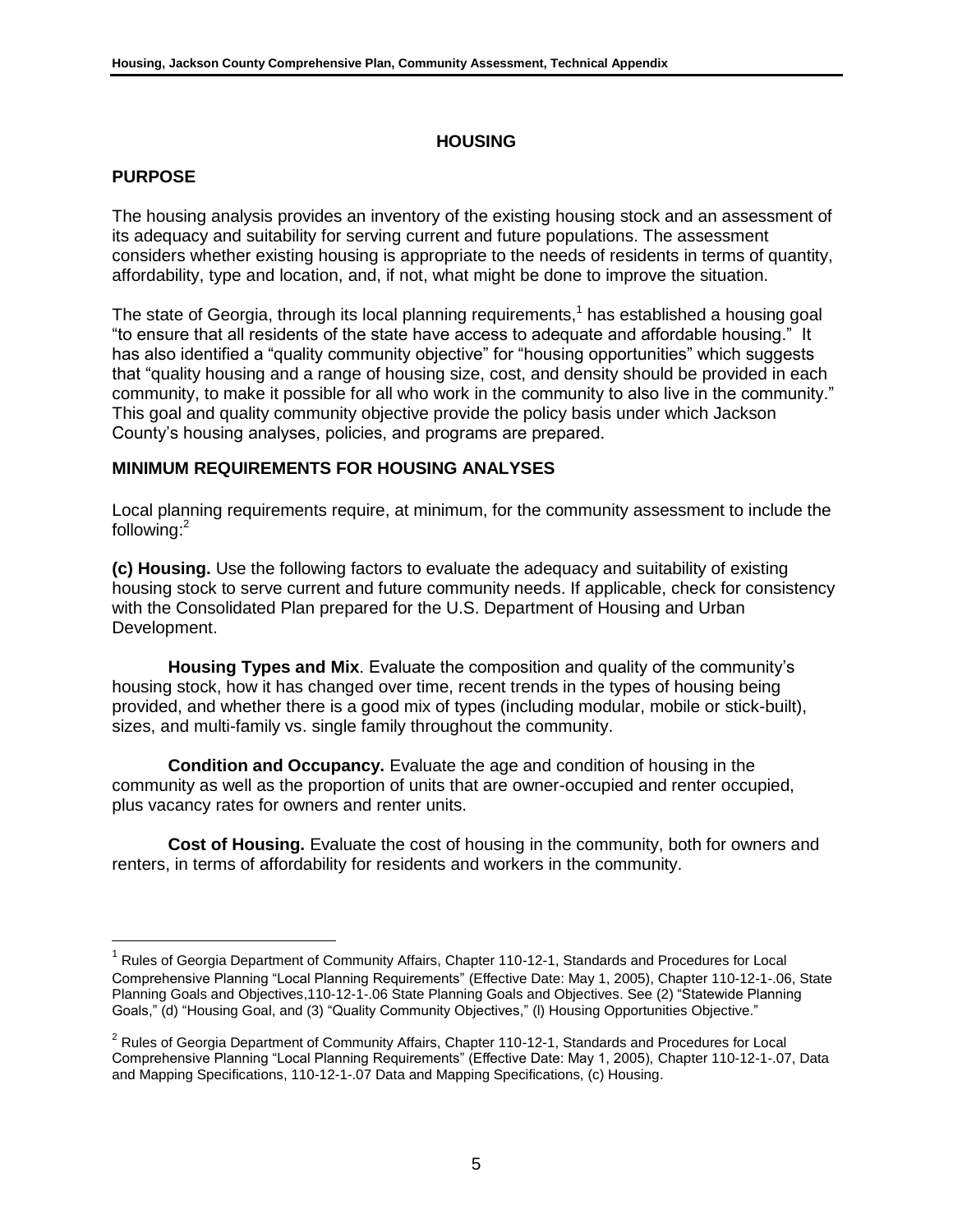**Cost-Burdened Households.** Evaluate the needs of households that are cost-burdened (paying 30% or more of net income on total housing costs) and severely cost-burdened (paying 50% or more of net income on total housing costs). Also evaluate the relationship of local housing costs and availability to the socioeconomic characteristics of these households, including income, income from social security or public assistance, employment status, occupation, household type, age of householder, household size, race, and unit type.

**Special Housing Needs.** Evaluate special housing needs in the community (e.g., housing needs of residents who are elderly; homeless; victims of domestic violence; migrant farm workers; persons with mental, physical, or developmental disabilities; persons with HIV/AIDS; and persons recovering from substance abuse) using information obtained from local service providers on caseloads, waiting lists, etc.

**Jobs-Housing Balance.** Evaluate housing costs compared to wages and household incomes of the resident and nonresident workforce to determine whether sufficient affordable housing is available within the community to allow those who work in the community to also live in the community. Data on the commuting patterns of the resident and nonresident workforce may assist in determining whether there is a jobs-housing balance issue in the community. Also evaluate any barriers that may prevent a significant proportion of the community's nonresident workforce from residing in the jurisdiction, such as a lack of suitable or affordable housing, suitably zoned land, etc.

## **HOUSEHOLDS, HOUSING UNITS, AND GROUP QUARTERS**

The population consists of the "household" population and "group quarters" population. Table 1 provides household and housing characteristics for Jackson County and its municipalities in 2000. Table 2 shows the same data by census tract in Jackson County.

| <b>Geographic Area</b>  | <b>Households</b> | <b>Household</b><br><b>Population</b> | <b>Housing</b><br><b>Units</b> | Average<br><b>Household</b><br><b>Size</b> | Group<br><b>Quarters</b><br><b>Population</b> |
|-------------------------|-------------------|---------------------------------------|--------------------------------|--------------------------------------------|-----------------------------------------------|
| Jackson County          | 15,067            | 40,780                                | 16,226                         | 2.71                                       | 809                                           |
| City of Arcade          | 565               | 1,643                                 | 609                            | 2.91                                       | 0                                             |
| City of Braselton       | 489               | 1,206                                 | 491                            | 2.83                                       | 0                                             |
| <b>City of Commerce</b> | 2,051             | 5,045                                 | 2,273                          | 2.46                                       | 247                                           |
| City of Hoschton        | 388               | 1,070                                 | 404                            | 2.76                                       | 0                                             |
| City of Jefferson       | 1,415             | 3,779                                 | 1,522                          | 2.67                                       | 46                                            |
| City of Maysville       | 481               | 1,240                                 | 529                            | 2.58                                       | 7                                             |
| City of Nicholson       | 435               | 1,247                                 | 484                            | 2.87                                       | 0                                             |
| <b>City Pendergrass</b> | 156               | 431                                   | 171                            | 2.76                                       | 0                                             |
| City of Talmo           | 146               | 477                                   | 150                            | 3.27                                       | 0                                             |

#### **Table 1 Households and Housing Characteristics, 2000 Jackson County and Municipalities**

Source: U.S. Census Bureau. Census 2000, SF 1, Tables P15, P16, P17, P37, and H1.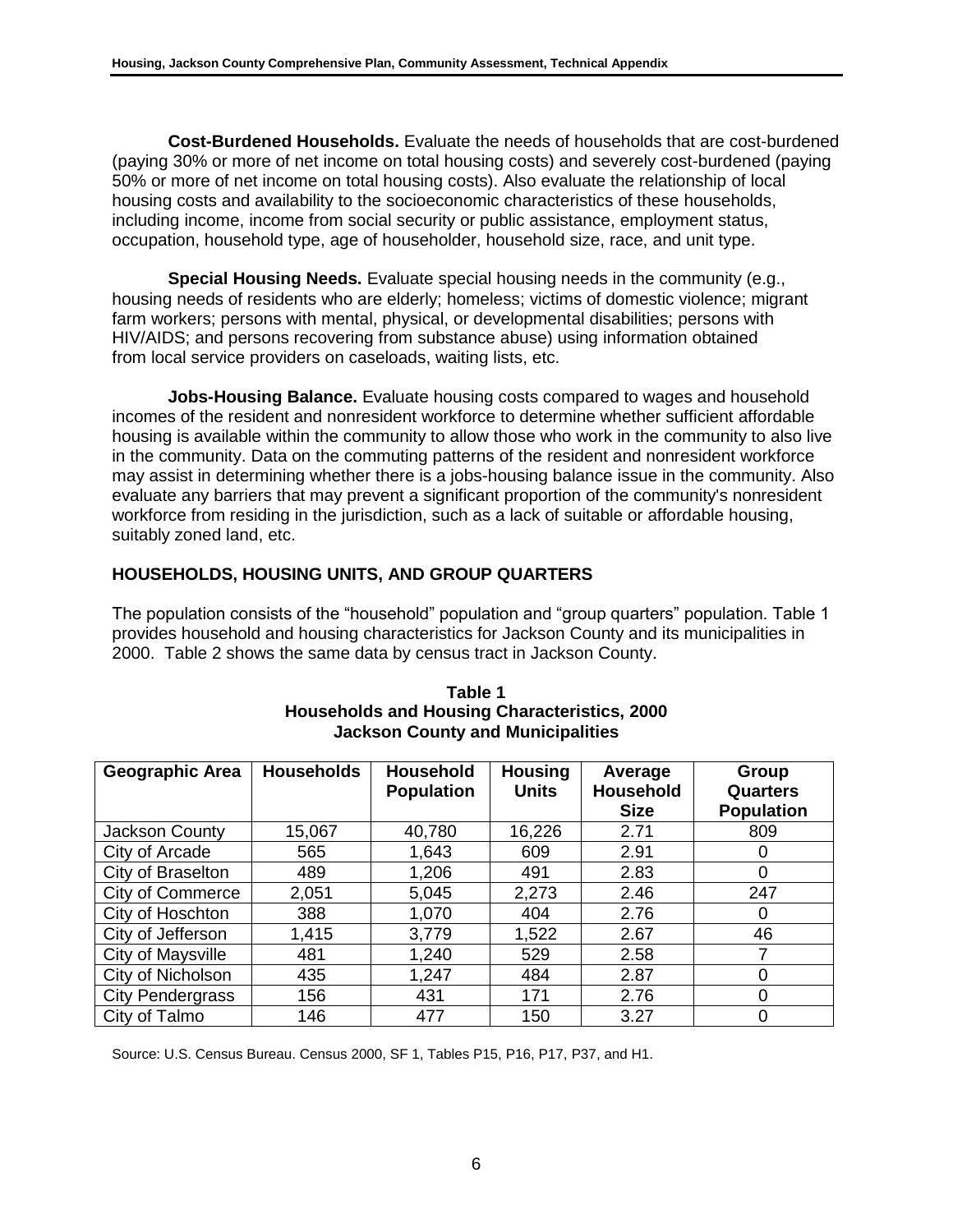The figures in Table 1 indicate that the vast majority of housing units in Jackson County are located outside of the nine municipalities. The housing stock in municipalities is divided generally into three sizes of cities: very small (200 housing units or less), including Pendergrass and Talmo; small (400 to 600 housing units), including Arcade, Braselton, Hoschton, Maysville, and Nicholson); and moderate-size cities (more than 1,500 housing units), including Jefferson and Commerce.

The average household size in Jackson County, at 2.71 persons in 2000, appears rather typical for counties in Georgia. It is not surprising that the larger municipalities in Jackson County have smaller average household sizes than the county as a whole.

The group quarters population typically is a very small percentage of the total population (five percent or less), and that is true for Jackson County as of 2000. Of the total group quarters population (809 persons) in 2000, most (436 people) were in correctional institutions in unincorporated Jackson County. The nursing home population in 2000 in Jackson County consisted of only 91 people, 84 of whom resided within the city limits of Commerce. The remainder of the institutionalized population (163 people) resided in institutions other than correctional institutes and nursing homes. Jackson County as of 2000 had no non-institutional populations such as college dormitories or military quarters, but the census indicates there were 46 people living in "other noninstitutional group quarters in the Jackson County part of Maysville in 2000 (Census 2000, SF 1, Table P37).

| <b>Geographic Area</b> | <b>Households</b> | <b>Housing Units</b> | Average               | <b>Group Quarters</b> |
|------------------------|-------------------|----------------------|-----------------------|-----------------------|
|                        |                   |                      | <b>Household Size</b> | <b>Population</b>     |
| Jackson County         | 15,067            | 16,226               | 2.71                  | 809                   |
| Census Tract 101       | 3,518             | 3,734                | 2.82                  | O                     |
| Census Tract 102       | 1,489             | 1,599                | 2.83                  |                       |
| Census Tract 103       | 1,558             | 1,721                | 2.51                  | 268                   |
| Census Tract 104       | 1,614             | 1,770                | 2.49                  | $\Omega$              |
| Census Tract 105       | 1,789             | 1,918                | 2.76                  | 0                     |
| Census Tract 106       | 2,487             | 2,695                | 2.73                  | 57                    |
| Census Tract 107       | 2,602             | 2,789                | 2.67                  | 477                   |

**Table 2 Households and Housing Characteristics, 2000 Census Tracts in Jackson County** 

Source: U.S. Census Bureau. Census 2000, SF 1, Tables P15, P17, P37, and H1.

Table 2 indicates that Census Tract 101 contains the largest concentration of housing units in the county as of 2000, and the highest average household size of all seven tracts. The smallest average household sizes in 2000 were in Census Tracts 103 and 104, which include the City of Commerce.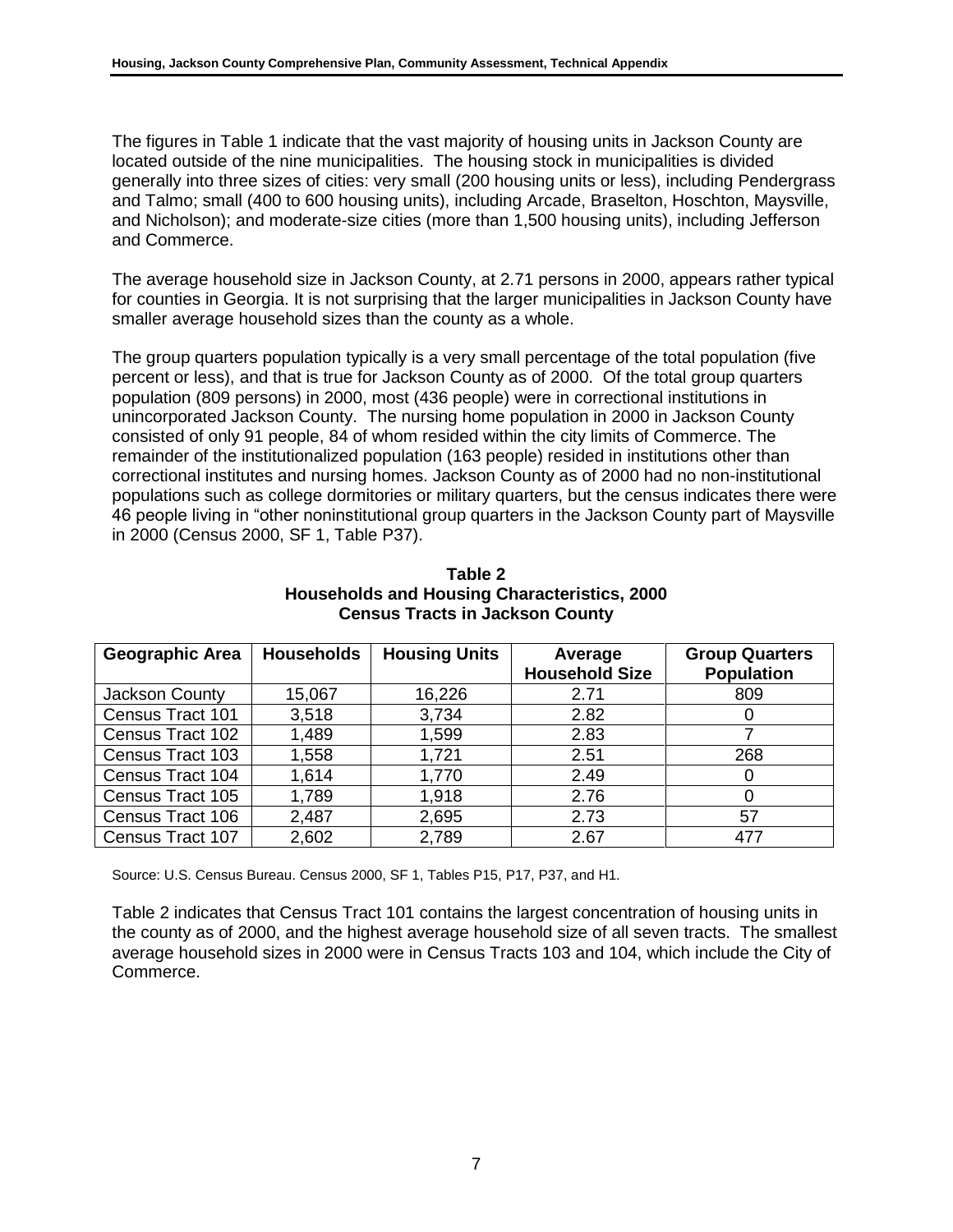| Geographic Area | 2000 | 2001                                                                  | 2002 | 2003 | 2004 | 2005 | 2006 | 2007 |
|-----------------|------|-----------------------------------------------------------------------|------|------|------|------|------|------|
| Jackson County  |      | 16,455   17,392   18,139   18,955   19,690   21,072   22,363   23,572 |      |      |      |      |      |      |

#### **Table 3 Housing Unit Estimates, July 1, 2000-2007 Jackson County**

Source: Population Division, U.S. Census Bureau. "Annual Estimates of Housing Units for Counties in Georgia: April 1, 2000 to July 1, 2007‖ (HU-EST2007-04-13). Release Date: August 21, 2008.

Table 3 shows the substantial increase in the number of housing units in Jackson County from 2000 to 2007. An estimated 7,117 housing units were added in Jackson County during that seven-year period, representing a 43 percent increase over the year-2000 housing stock. Clearly, Jackson County has witnessed one of the faster paces of homebuilding in Georgia in recent years.

## **TYPES OF HOUSING UNITS**

Table 4 shows the year-2000 housing stock in Jackson County and its municipalities by types of housing units: detached single-family, mobile or manufactured home,<sup>3</sup> and other units which include mostly duplexes and multi-family units. Types of housing units are not indicative, in and of themselves, of household tenure (owner or renter). That is to say, a manufactured home or detached dwelling may be owned or rented. Clearly, for-rent apartments are synonymous with renter-occupied homes, but some attached units can be owner-occupied condominiums.

| Geographic Area         | Single-         | $\frac{9}{6}$ | Mobile or           | $\%$         | Attached/         | %     | Total          |
|-------------------------|-----------------|---------------|---------------------|--------------|-------------------|-------|----------------|
|                         | Family          | Total         | <b>Manufactured</b> | <b>Total</b> | <b>Other Unit</b> | Total | <b>Housing</b> |
|                         | <b>Detached</b> |               | Home                |              | Types             |       | <b>Units</b>   |
| Jackson County          | 10,258          | 63.2          | 5,003               | 30.8         | 965               | 6.0   | 16,226         |
| City of Arcade          | 244             | 39.5          | 374                 | 60.5         |                   | $- -$ | 618            |
| City of Braselton       | 416             | 92.2          | 21                  | 4.7          | 14                | 3.1   | 451            |
| City of Commerce        | 1,571           | 70.4          | 356                 | 16.0         | 303               | 13.6  | 2,230          |
| City of Hoschton        | 305             | 74.8          | 33                  | 8.1          | 70                | 17.1  | 408            |
| City of Jefferson       | 1,121           | 73.8          | 121                 | 8.0          | 276               | 18.2  | 1,518          |
| City of Maysville       | 408             | 75.3          | 112                 | 20.7         | 22                | 4.0   | 542            |
| City of Nicholson       | 180             | 36.6          | 309                 | 62.8         | 3                 | 0.6   | 492            |
| <b>City Pendergrass</b> | 129             | 68.6          | 59                  | 31.4         | 0                 | $- -$ | 188            |
| City of Talmo           | 65              | 45.8          | 71                  | 50.0         | 6                 | 4.2   | 142            |

#### **Table 4 Types of Housing Units, 2000 Jackson County and Municipalities**

Source: U.S. Census Bureau. Census 2000, SF 3, Table H30.

l

The housing data in Table 4 are revealing in many respects. First, there is a relatively small percentage of housing units that are not single-family detached or manufactured homes. That observation is typical of a mostly rural county – multi-family housing opportunities are generally

 $3$  The U.S. Census Bureau still uses the term "mobile" home, which is now out of vogue. The more accepted term today is "manufactured" home. When referring to Census statistics, the term "mobile" is used but in other respects the preferred term "manufactured" home is used in this analysis.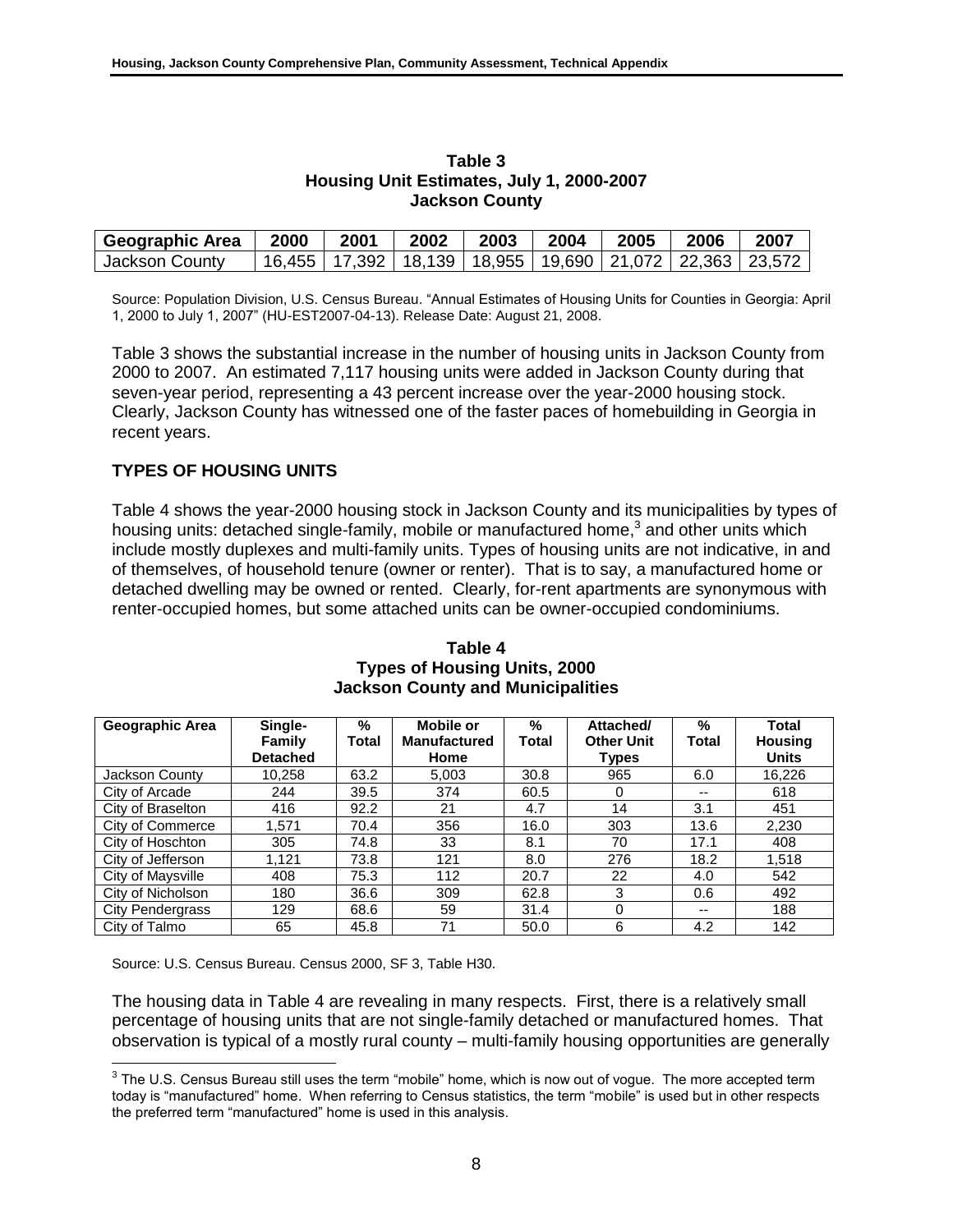uncommon. However, it has important implications in terms of the lack of diversity of the housing stock. Second, manufactured homes comprised a significant share (more than 30 percent) of the county's housing stock in 2000. On the positive side, this means that there is ―affordable‖ housing in Jackson County, since manufactured homes have historically (and still are) considered a much more affordable housing option than stick-built housing. On the negative side, a large number of manufactured homes has implications with regard to the residential tax base; while some owner-occupied manufactured homes on individual lots are valued as real property, many are treated for tax purposes as "personal" property and are subject to rapid depreciation by tax assessors. These issues are discussed in greater detail later.

It is also important to note that three of Jackson County's municipalities (Arcade, Nicholson, and Talmo) had a majority of their year-2000 housing stock comprised of manufactured homes. On the other hand, Braselton, Jefferson, and Hoschton have very small percentages of their total housing stock comprised of manufactured homes, as of 2000.

Table 5 shows the types of housing units by Census Tract in 2000. These figures are illuminating, since when considered in the context of data in Table 4, trends for the unincorporated areas are revealed. Consider first Census Tract 101, which contains four municipalities. Two of the cities in Census Tract 101 did not have significant shares of manufactured housing in 2000, and though Talmo and Pendergrass did, the number of manufactured homes in those municipalities was relatively small. This means the vast majority of manufactured homes in Census Tract 101 as of 2000 were located in unincorporated areas.

| Geographic Area  | Single-                   | %     | %<br>Mobile or<br><b>Manufactured</b> |              | Attached/                  | %     | Total                          |
|------------------|---------------------------|-------|---------------------------------------|--------------|----------------------------|-------|--------------------------------|
|                  | Family<br><b>Detached</b> | Total | Home                                  | <b>Total</b> | <b>Other Unit</b><br>Types | Total | <b>Housing</b><br><b>Units</b> |
| Jackson County   | 10,258                    | 63.2  | 5,003                                 | 30.8         | 965                        | 6.0   | 16,226                         |
| Census Tract 101 | 2,636                     | 70.6  | 990                                   | 26.5         | 108                        | 2.9   | 3.734                          |
| Census Tract 102 | 803                       | 50.2  | 765                                   | 47.8         | 31                         | 2.0   | 1,599                          |
| Census Tract 103 | 1,065                     | 61.9  | 385                                   | 22.3         | 271                        | 15.8  | 1,721                          |
| Census Tract 104 | 1,343                     | 75.9  | 283                                   | 16.0         | 144                        | 8.1   | 1,770                          |
| Census Tract 105 | 1,033                     | 53.9  | 796                                   | 41.5         | 89                         | 4.6   | 1,918                          |
| Census Tract 106 | 1,350                     | 50.1  | 1,248                                 | 46.3         | 97                         | 3.6   | 2,695                          |
| Census Tract 107 | 2.028                     | 72.7  | 536                                   | 19.2         | 225                        | 8.1   | 2,789                          |

#### **Table 5 Types of Housing Units, 2000 Jackson County and Census Tracts**

Source: U.S. Census Bureau. Census 2000, SF 3, Table H30.

Census Tract 102, which is almost entirely unincorporated except for Maysville and small, nonresidential parts of Jefferson and Commerce, had almost half of its year-2000 housing stock comprised of manufactured homes. Census Tracts 103 and 104, which include Commerce, had the lowest shares of manufactured homes of all seven tracts. It appears that manufactured homes in those tracts were relatively evenly distributed between Commerce and unincorporated Jackson County.

Census Tract 105 has a majority of manufactured homes in unincorporated areas despite a concentration of more than 300 manufactured homes within Nicholson itself in 2000. The same even more true of Census Tract 106, which had the highest number of manufactured homes in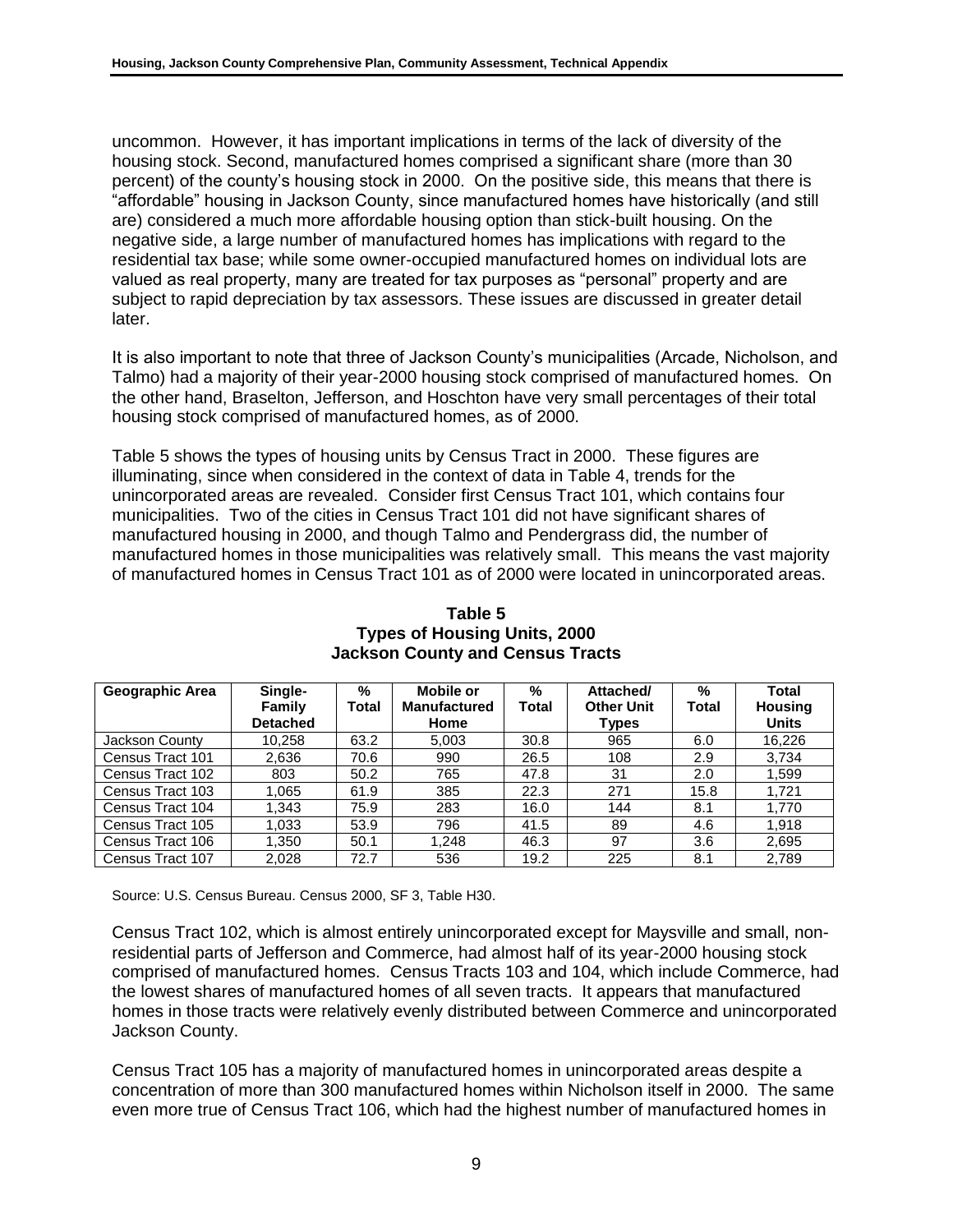2000 of all seven tracts. Census Tract 106 includes the City of Arcade, which has a majority of its housing stock comprised of manufactured homes, yet the vast majority of the manufactured homes in that tract in 2000 were located in unincorporated parts of the tract. Similarly, the vast majority of manufactured homes in Census Tract 107 are also located in unincorporated areas. Hence, manufactured housing as of 2000 was largely a rural, unincorporated and small city housing opportunity.

More recent estimates of housing by type of unit are available for the county as a whole but not for municipalities or census tracts. These estimates are provided in Table 6. Similar to that noted already, the figures in Table 6 indicate a substantial overall increase in the number of housing units in Jackson County from 2000 to the 2005-2007 reporting period. The vast majority of the increase in housing stock during that reporting period is detached, single-family homes. Manufactured housing also increased substantially, by almost 800 units, but with the overshadowing amount of stick-built homes added, manufactured homes as a percentage of total housing stock has declined substantially (from 30.8 to 25.8 percent) in Jackson County since 2000. A small but notable increase in other types of housing (attached) also occurred. Furthermore, it is likely that the percent share of single-family, detached, stick-built homes will continue to increase in Jackson County; that prediction is based on past subdivision activity in the county and the desirable nature of the county for residence.

| Table 6                                  |
|------------------------------------------|
| Types of Housing Units, 2000 and 2005-07 |
| <b>Jackson County</b>                    |

| <b>Type of Housing Unit</b> | 2000<br>(Census) | % Total | 2005-2007<br>$(3-Year)$<br>Estimate) | % Total | 2000 to<br>2005-07<br>Change |
|-----------------------------|------------------|---------|--------------------------------------|---------|------------------------------|
| Single-Family Detached      | 10,258           | 63.2    | 15,206                               | 68.1    | 4,948                        |
| Mobile or Manufactured Home | 5,003            | 30.8    | 5,775                                | 25.8    | 772                          |
| Attached/ Other Unit Types  | 965              | 6.0     | 1,354                                | 6.1     | 389                          |
| <b>Total Housing Units</b>  | 16,226           | 100     | 22,335                               | 100     | 6,109                        |

Source: U.S. Census Bureau. Census 2000, SF 3, Table H30; American Community Survey, 2005-2007 3-Year Estimates, Table B25024.

## **OCCUPANCY AND VACANCY**

Table 7 shows the number and percentage of occupied and vacant housing units in 2000 for Jackson County and Census Tracts. These figures do not reveal anything out of the ordinary. The highest vacancy rates in 2000 were in Census Tracts 103 and 104 which include Commerce.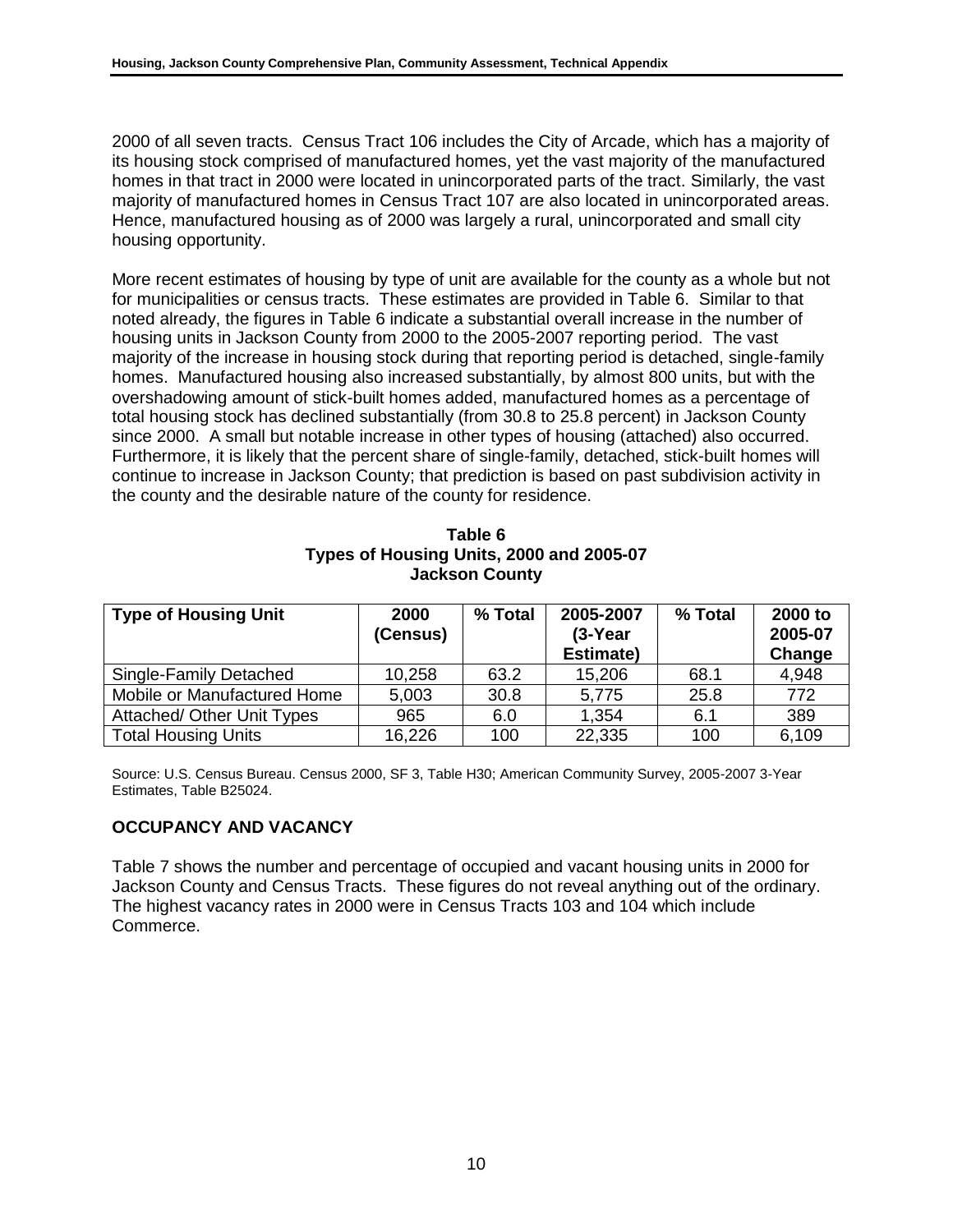| <b>Census Tract</b> | <b>Occupied Units</b> | $%$ of       | <b>Vacant Units</b> | $%$ of       | <b>Total Units</b> |
|---------------------|-----------------------|--------------|---------------------|--------------|--------------------|
|                     |                       | <b>Total</b> |                     | <b>Total</b> |                    |
| Jackson County      | 15,057                | 92.8         | 1,169               | 7.2          | 16,226             |
| Census Tract 101    | 3,518                 | 94.2         | 216                 | 5.7          | 3,734              |
| Census Tract 102    | 1,489                 | 93.1         | 110                 | 6.9          | 1,599              |
| Census Tract 103    | 1,558                 | 90.5         | 163                 | 9.5          | 1,721              |
| Census Tract 104    | 1,614                 | 91.2         | 156                 | 8.8          | 1,770              |
| Census Tract 105    | 1,789                 | 93.3         | 129                 | 6.7          | 1,918              |
| Census Tract 106    | 2,487                 | 92.3         | 208                 | 7.7          | 2,695              |
| Census Tract 107    | 2,602                 | 93.3         | 187                 | 6.7          | 2,789              |

#### **Table 7 Occupied and Vacant Housing Units, 2000 Census Tracts in Jackson County**

Source: U.S. Census Bureau, Census 2000, SF1, Table H3.

Census estimates of occupancy and vacancy of housing for Jackson County are provided in Table 8. Interestingly, the number of vacant housing units almost doubled in Jackson County between 2000 and the 2005-2007 reporting period, thus increasing the overall vacancy rate. However, the higher vacancy rate is probably attributable to the very swift pace of homebuilding and the fact that many new homes were constructed and either unsold or sold and not yet occupied.

## **Table 8 Occupied and Vacant Housing Units, 2000 and 2005-2007 Jackson County**

| <b>2000 (Census)</b> |        |          |        |              | 2005-2007 (3-Year Estimate) |       |                             |        |              |
|----------------------|--------|----------|--------|--------------|-----------------------------|-------|-----------------------------|--------|--------------|
| <b>Occupied</b>      | $%$ of | Vacant l | $%$ of | <b>Total</b> | <b>Occupied</b>             |       | % of $\vert$ Vacant $\vert$ | $%$ of | <b>Total</b> |
| Units                | Total  | Units    | Total  | Units        | Units                       | Total | Units                       | Total  | <b>Units</b> |
| 15,057               | 92.8   | .169     | 7.2    | 16,226       | 20,080                      | 89.9  | 2,255                       | 10.1   | 22,335       |

Source: U.S. Census Bureau, Census 2000, SF1, Table H3. U.S. Census Bureau, 2005-2007 American Community Survey, Table B25002.

## **Vacancy by Tenure**

Local planning requirements indicate that communities should look at the vacancy rates for owner-occupied and renter-occupied homes. Data specific to those questions is not directly available via year-2000 census statistics but can be derived by cross-tabulating other available data (see Table 9).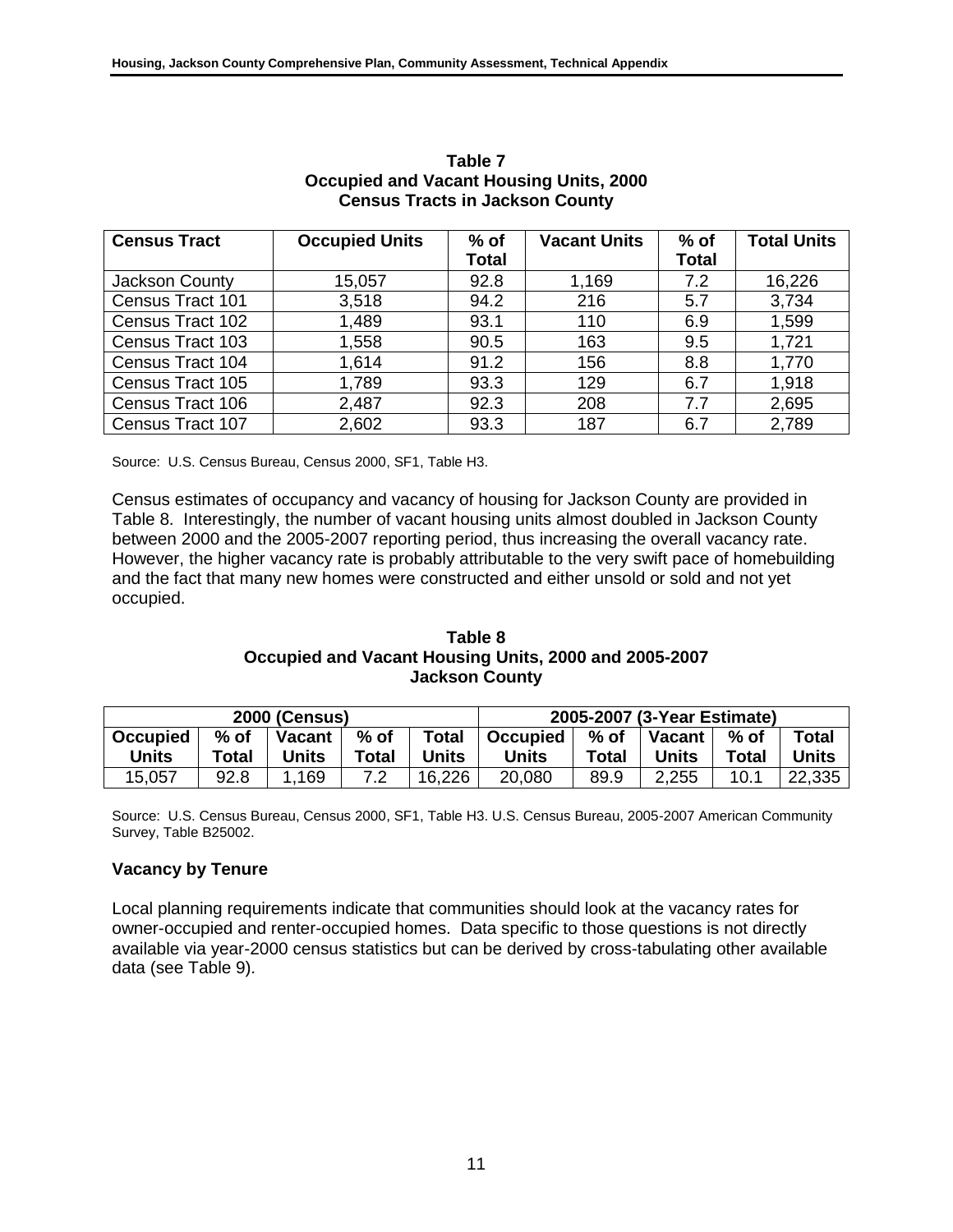|                  | Total<br>Owner-<br><b>Occupied</b><br><b>Units</b> | Vacant<br><b>For Sale</b> | Total<br>Owner<br><b>Units</b> | Owner<br>Occupancy<br>Vacancy<br>Rate | Total<br><b>Renter-</b><br><b>Occupied</b><br><b>Units</b> | Vacant<br>for Rent | <b>Total</b><br>Renter<br><b>Units</b> | Renter<br>Occupancy<br>Vacancy<br>Rate |
|------------------|----------------------------------------------------|---------------------------|--------------------------------|---------------------------------------|------------------------------------------------------------|--------------------|----------------------------------------|----------------------------------------|
| Jackson Co.      | 11.276                                             | 250                       | 11.526                         | 2.2%                                  | 3.781                                                      | 369                | 4.150                                  | 8.9%                                   |
| Arcade           | 472                                                | 14                        | 486                            | 2.9%                                  | 93                                                         | 13                 | 106                                    | 12.3%                                  |
| <b>Braselton</b> | 406                                                | 14                        | 420                            | 3.3%                                  | 53                                                         | 5                  | 58                                     | 8.6%                                   |
| Commerce         | 1.325                                              | 45                        | 1.370                          | 3.3%                                  | 726                                                        | 103                | 829                                    | 12.4%                                  |
| Hoschton         | 275                                                | 4                         | 276                            | 0.3%                                  | 113                                                        | 4                  | 117                                    | 3.4%                                   |
| Jefferson        | 917                                                | 26                        | 943                            | 2.8%                                  | 498                                                        | 42                 | 540                                    | 7.8%                                   |
| Maysville        | 392                                                | 19                        | 411                            | 4.6%                                  | 89                                                         | 3                  | 92                                     | 3.3%                                   |
| Nicholson        | 338                                                | 15                        | 353                            | 4.2%                                  | 97                                                         | 20                 | 117                                    | 17.1%                                  |
| Pendergrass      | 72                                                 | 0                         | 72                             | $0\%$                                 | 84                                                         | 5                  | 89                                     | 5.6%                                   |
| Talmo            | 55                                                 | 0                         | 55                             | 0%                                    | 91                                                         | $\mathcal{P}$      | 93                                     | 2.2%                                   |

#### **Table 9 Owner and Renter Units and Vacancy Rates, 2000 Jackson County and Municipalities (Housing Units)**

Source: U.S. Census Bureau, 2000 Census, SF 1, rates calculated from summations of Tables H4 and H5.

It should be acknowledged here that some vacancy rate for housing units is desirable; if there were no vacant homes, there would be no mobility in terms of housing choice – people could not move into the community and those already in the community would not be able to change housing if they desired, when no homes are vacant. Therefore, it is healthy and appropriate to have some vacancy rates. The data in Table 9 reveal generally that vacancy rates are low, or at least normal when compared generally with expectations or those of other communities. For instance, consider the city of Hoschton, which had almost no vacancies for owner-occupied housing units in 2000. This means constrained housing mobility for new and existing households in that city. Similarly, renter-occupancy vacancies are very low in Talmo, Maysville, and Hoschton. The only vacancy rate that appears unusually high is the renter-occupied vacancy rate in Nicholson – this may be attributed to a large number of manufactured homes for rent but unoccupied.

## **Tenure**

Tenure means the length of stay of a given household in a dwelling. Generally, owner-occupied households stay longer, while renter-occupied households are by their very nature considered to be shorter in duration. Table 10 provides a classification of housing units by the number of people in the household as of 2000 in Jackson County. These figures indicate that about three of every four households in Jackson County in 2000 were owner occupied.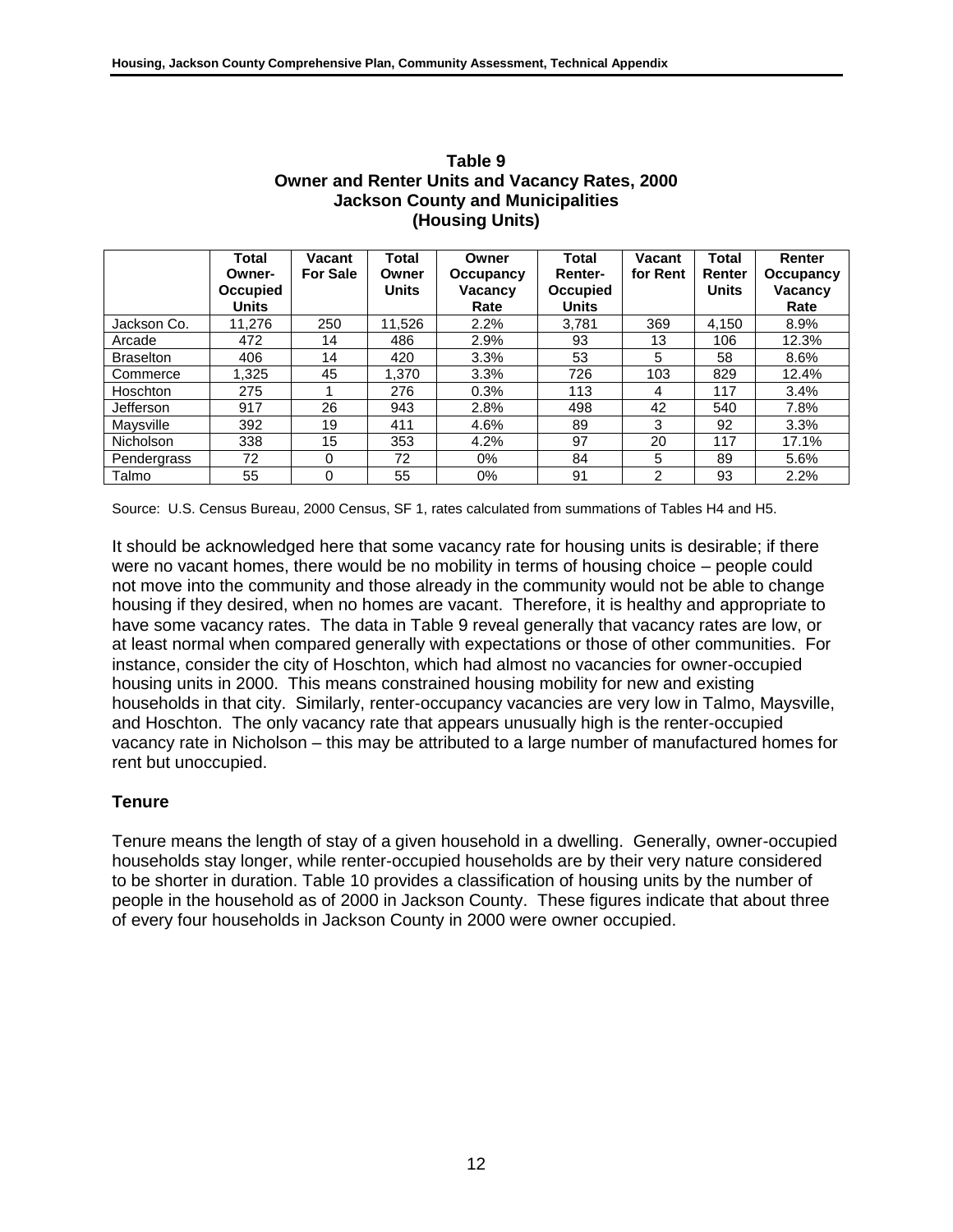| <b>Number of Persons in Unit</b> | <b>Owner Occupied</b>  |      | <b>Renter Occupied</b> |      |  |
|----------------------------------|------------------------|------|------------------------|------|--|
| (household)                      | <b>Number of Units</b> | %    | <b>Number of Units</b> | %    |  |
| person                           | 1,899                  | 16.8 | 1,070                  | 28.4 |  |
| 2 persons                        | 3,978                  | 35.3 | 1,083                  | 28.7 |  |
| 3 persons                        | 2,330                  | 20.7 | 666                    | 17.6 |  |
| 4 persons                        | 1,877                  | 16.6 | 552                    | 14.6 |  |
| 5 persons                        | 786                    | 6.9  | 247                    | 6.6  |  |
| 6 persons                        | 259                    | 2.3  | 110                    | 2.9  |  |
| 7 or more                        | 154                    | 1.4  | 46                     | 1.2  |  |
| Total                            | 11,283                 | 100  | 3,774                  | 10C  |  |

#### **Table 10 Tenure by Number of Persons per Household, 2000 Jackson County (Occupied Housing Units)**

Source: U.S. Census Bureau, Census 2000, SF3, Table H17.

With regard to household sizes, the data in Table 10 reveal nothing out of the ordinary or what would typically be expected. Owner-occupied homes tend to have larger numbers of people (i.e., more families) than renter-occupied homes. Renter-occupied homes have smaller average household sizes. In Jackson County, a majority of renter-occupied home consist of just one or two household members. What is interesting, however, is that renter-occupied housing units in Jackson County in 2000 had percentages of five, six, and seven-or more person households about the same as owner-occupied households. That finding may be significant in terms of suggesting that Jackson County has a need for larger households that rent their homes.

Table 11 provides a comparison of 2000 census statistics and 2005-2007 estimates with regard to the tenure of housing units in Jackson County. The figures in Table 11 show a slight increase over time in the percentage of total households who are renters, from 25.1 percent in 2000 to 26.9 percent in the 2005-2007 reporting period. That finding runs counter to other overall housing trends, which suggest higher percentages of detached, single-family dwellings and thus, in all likelihood, higher percentages of owner-occupied versus renter-occupied homes.

#### **Table 11 Owner- and Renter-Occupied Housing Units, 2000 and 2005-2007 Jackson County (Occupied Housing Units)**

| <b>2000 (Census)</b>                      |                 |                                            |                 | 2005-2007 (3-Year Estimate) |                                    |               |                                     |                 |                |
|-------------------------------------------|-----------------|--------------------------------------------|-----------------|-----------------------------|------------------------------------|---------------|-------------------------------------|-----------------|----------------|
| Owner-<br><b>Occupied</b><br><b>Units</b> | $%$ of<br>Total | <b>Renter-</b><br><b>Occupied</b><br>Units | $%$ of<br>Total | Total<br>Units              | Owner-<br><b>Occupied</b><br>Units | % of<br>Total | Renter-<br><b>Occupied</b><br>Units | $%$ of<br>Total | Total<br>Units |
| 11.276                                    | 74.9            | 3.781                                      | 25.1            | 15.057                      | 14.680                             | 73.1          | 5.400                               | 26.9            | 20,080         |

Source: U.S. Census Bureau, Census 2000, SF1, Table H3. U.S. Census Bureau, 2005-2007 American Community Survey, Table B25003.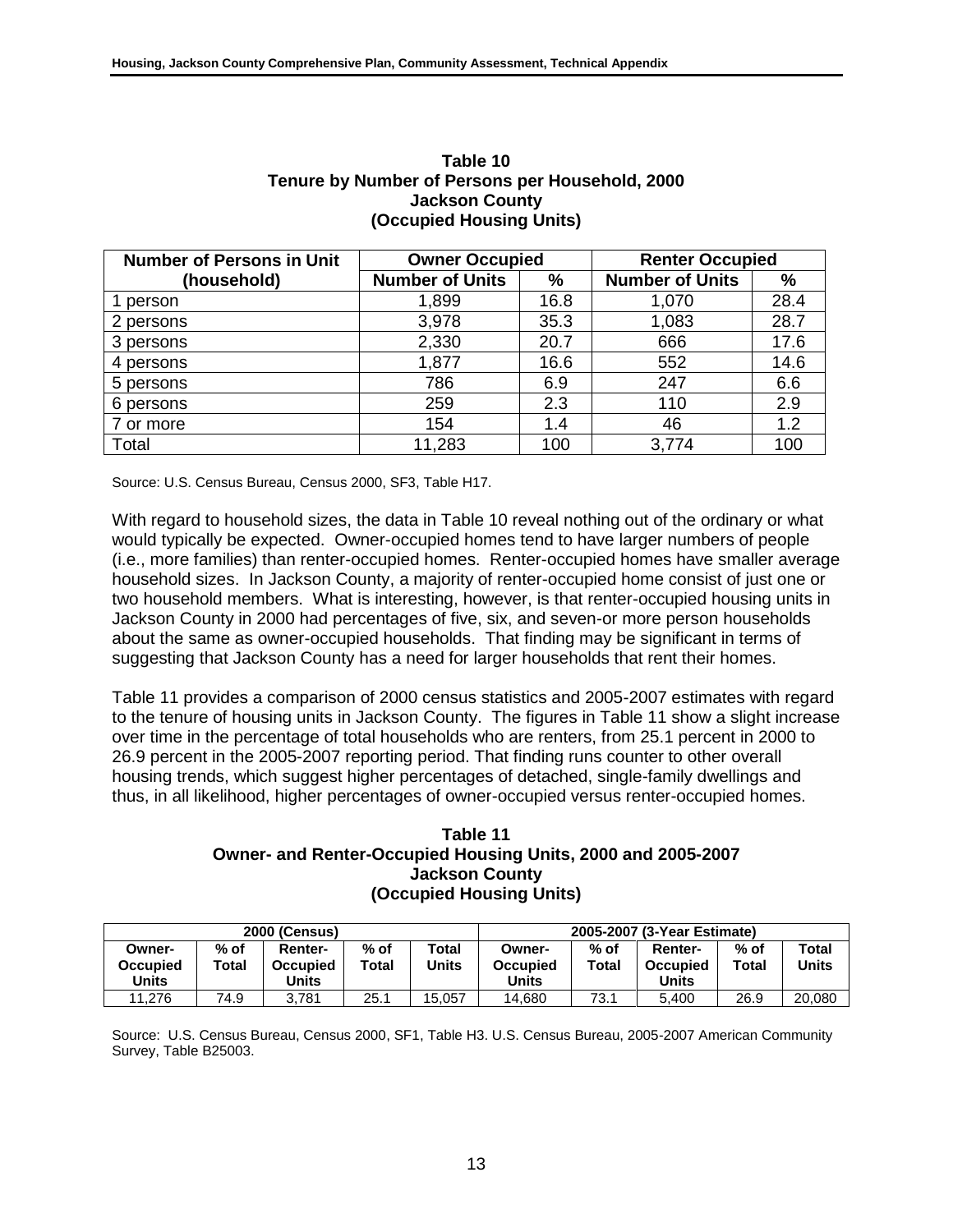## **AGE**

Another consideration is the age of housing – if homes are too old, then it may not make good economic sense to upgrade them. Homes built in the 1960s and 1970s tend to be substantially smaller than those constructed in later decades. The age of homes is not in itself an indicator of poor condition. Older homes are sometimes better constructed than newer ones, and the overall condition of homes depends on the amount of upkeep and maintenance by the owners. As homes age, however, more upkeep is needed, and if occupancy goes to renter rather than owner-occupied status, maintenance tends to get deferred.

Table 12 provides a comparison of the age classification of housing units in Jackson County and the State of Georgia as of 2000. The most significant observations are twofold. First, due to a healthy pace of homebuilding in years leading up to the 2000 decennial census, Jackson County has higher percentages of housing units than does the state in the most recent categories of years structures were built. Secondly, Jackson County has a higher percentage of homes than the state which were built before 1949; the implication of that finding is that Jackson County has a larger than typical stock of homes that could be considered historically significant (i.e., any structure 50 years old or older).

| Table 12                                              |
|-------------------------------------------------------|
| Age of Housing Units, 2000                            |
| <b>Jackson County and State</b>                       |
| (Housing Units By Range of Years Structure Was Built) |

| <b>Year Structure Built</b> | <b>Jackson County</b> | $\%$ | Georgia   | %    |
|-----------------------------|-----------------------|------|-----------|------|
| Built 1999 to March 2000    | 1,233                 | 7.6  | 130,695   | 4.0  |
| Built 1995 to 1998          | 2,628                 | 16.2 | 413,557   | 12.5 |
| Built 1990 to 1994          | 1,988                 | 12.3 | 370,878   | 11.3 |
| Built 1980 to 1989          | 2,932                 | 18.1 | 721,174   | 22.0 |
| Built 1970 to 1979          | 2,502                 | 15.4 | 608,926   | 18.6 |
| Built 1960 to 1969          | 1,692                 | 10.4 | 416,047   | 12.7 |
| Built 1950 to 1959          | 1,076                 | 6.6  | 283,424   | 8.6  |
| Built 1940 to 1949          | 752                   | 4.6  | 144,064   | 4.4  |
| Built 1939 or earlier       | 1,423                 | 8.8  | 192,972   | 5.9  |
| Total                       | 16,226                | 100% | 3,281,737 | 100% |

Source: U.S. Census Bureau, Census 2000, SF3, Table H34.

Table 13 provides the median year of housing construction for Jackson County and municipalities. The median age of housing is largely a function of new construction – as more homes get built, the median age rises; in fast-growing areas the median age rises dramatically with new home building. Table 13 shows that Commerce (1968) has the oldest median age of housing, followed by Pendergrass (1970). Again, this is function of the lack (or small number) of homes being built or manufactured homes established in those cities. Braselton has the youngest median age of housing units (1995) which is not surprising, given it is heavily influenced by metropolitan Atlanta residential growth influences and is within easy commuting distance to employment centers in Gwinnett County. The American Community Survey, 2005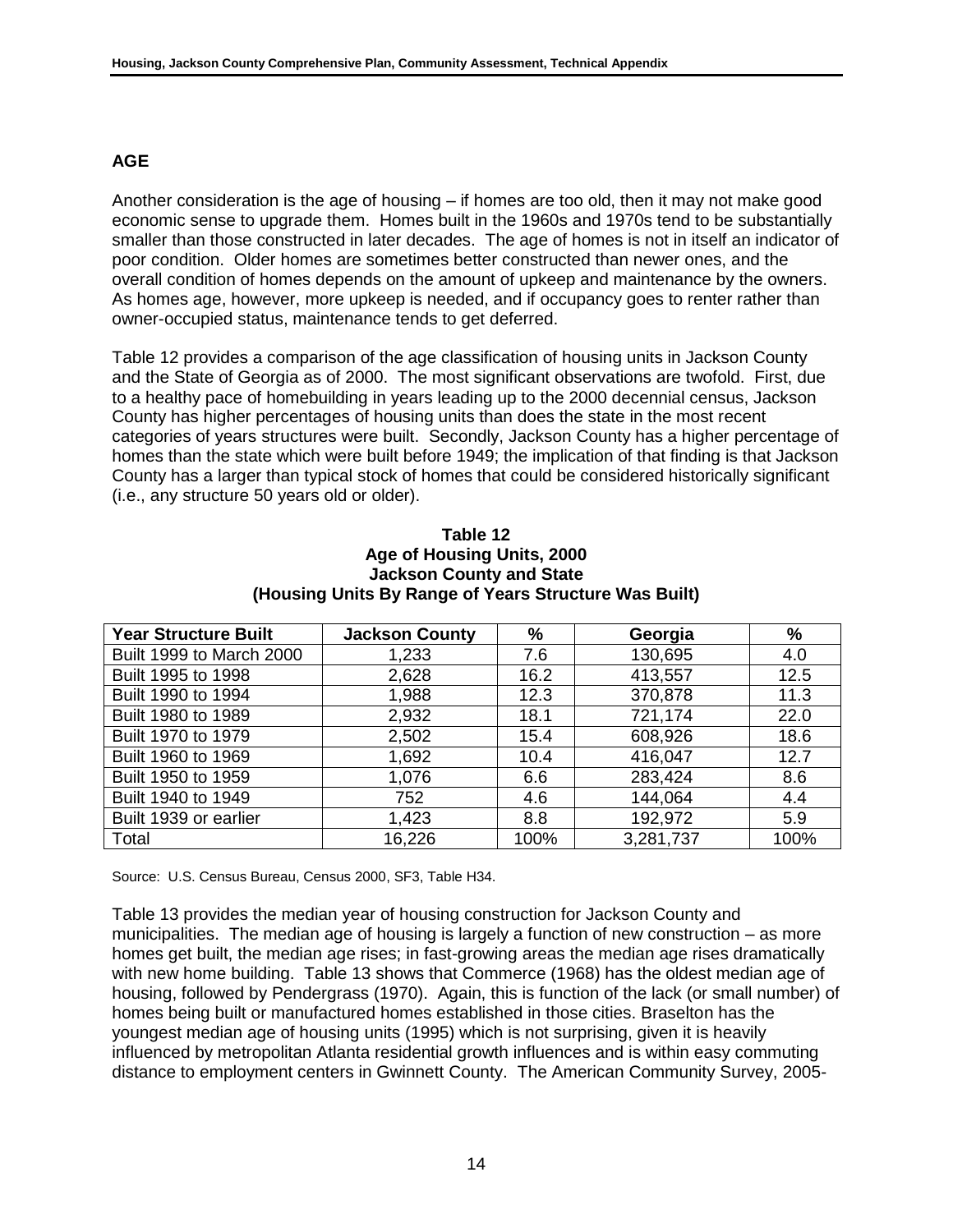2007 estimates, reveal that the median year of Jackson County's housing stock has now risen to 1986 (Table B25035).

| <b>Geographic Area</b> | <b>Median Year Structure Built</b> |
|------------------------|------------------------------------|
| Jackson County         | 1982                               |
| Arcade                 | 1991                               |
| <b>Braselton</b>       | 1995                               |
| Commerce               | 1968                               |
| Hoschton               | 1987                               |
| Jefferson              | 1981                               |
| Maysville              | 1981                               |
| Nicholson              | 1991                               |
| Pendergrass            | 1970                               |
| Talmo                  | 1981                               |

| Table 13                                 |
|------------------------------------------|
| <b>Median Age of Housing Units, 2000</b> |
| <b>Jackson County and Municipalities</b> |

Source: U.S. Census Bureau, Census 2000, SF3, Table H35.

## **CONDITION**

Two typical measures of substandard housing conditions are the number of housing units lacking complete plumbing facilities and the number of units lacking complete kitchen facilities. Table 14 provides data on the structural and plumbing characteristics of the housing stock in 2000 for Jackson County and municipalities. Generally, these statistics on housing conditions reveal that housing is overall in sound condition; although Jackson County as a whole has some (less than 200 each) units which lacked completed plumbing and complete kitchen facilities in 2000, this is not considered to be a significant housing issue.

With regard to the municipalities, only in Commerce did the percentages of homes lacking complete plumbing facilities reach one percent or more. Very few housing units in the municipalities in 2000 lacked completed kitchen facilities. Therefore, housing condition is largely not an issue for Jackson County and its municipalities.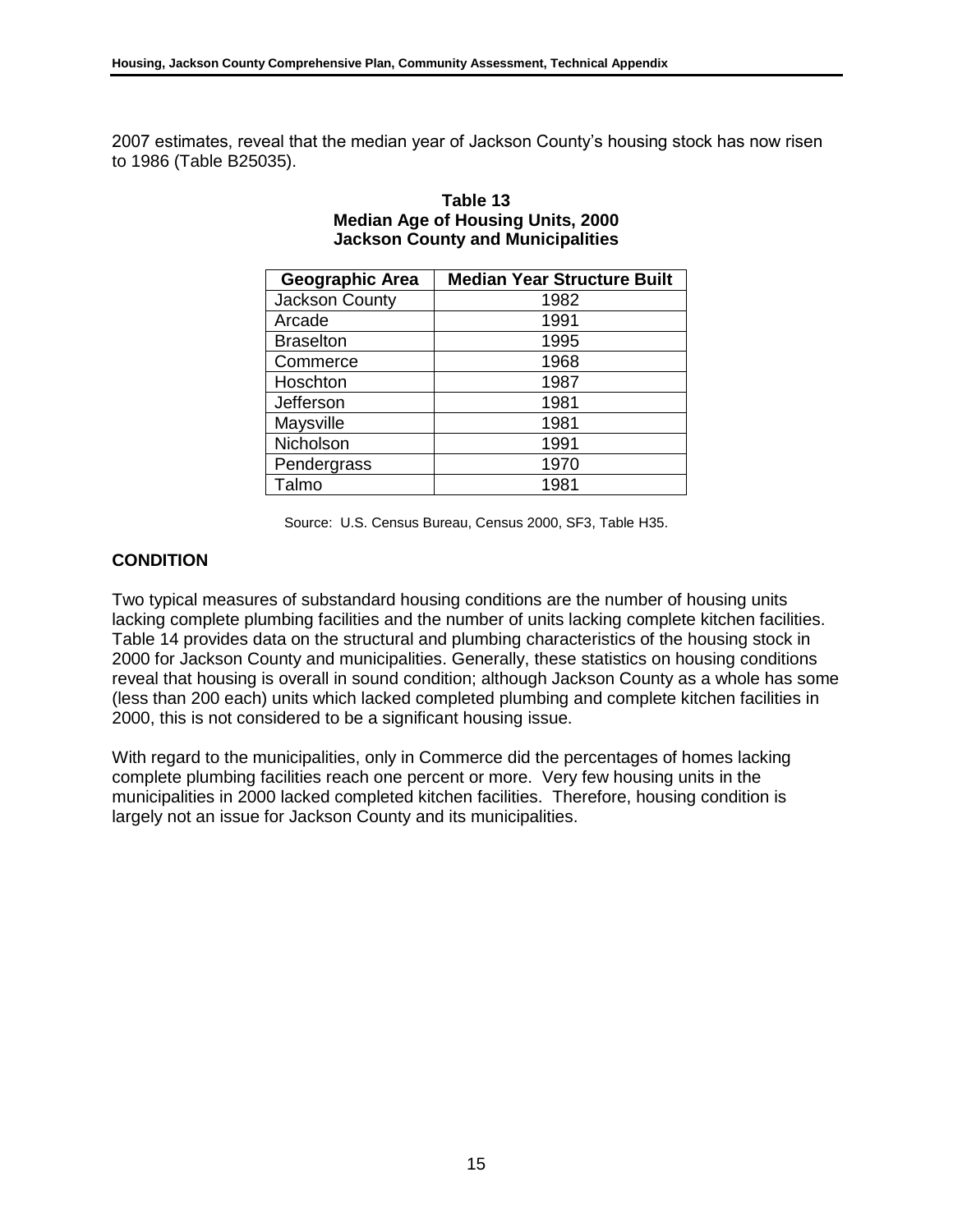| <b>Jackson</b><br>Co. | <b>Total</b><br><b>Housing</b> | <b>Units Lacking</b><br><b>Complete</b> | % of Total<br><b>Housing</b> | <b>Units Lacking</b><br><b>Complete</b> | % of Total<br><b>Housing</b> |
|-----------------------|--------------------------------|-----------------------------------------|------------------------------|-----------------------------------------|------------------------------|
|                       | <b>Units</b>                   | <b>Plumbing</b><br><b>Facilities</b>    | <b>Units</b>                 | <b>Kitchen</b><br><b>Facilities</b>     | <b>Units</b>                 |
| Jackson Co.           | 16,226                         | 194                                     | 1.2                          | 176                                     | 1.1                          |
| Arcade                | 626                            | 2                                       | 0.3                          | 0                                       |                              |
| <b>Braselton</b>      | 451                            | 0                                       | --                           | 0                                       |                              |
| Commerce              | 2,206                          | 24                                      | 1.1                          | 9                                       | 0.4                          |
| Hoschton              | 408                            | 0                                       | $- -$                        | $\overline{2}$                          | 0.5                          |
| Jefferson             | 1,518                          | 9                                       | 0.6                          | $\overline{2}$                          | 0.1                          |
| Maysville             | 542                            | 0                                       | --                           | 0                                       |                              |
| Nicholson             | 492                            | ი                                       | --                           | $\overline{2}$                          | 0.4                          |
| Pendergrass           | 188                            |                                         | --                           | 5                                       | 2.7                          |
| Talmo                 | 142                            |                                         |                              | 0                                       |                              |

**Table 14 Structural and Plumbing Characteristics of Housing Units, 2000 Jackson County and Municipalities**

Source: U.S. Census Bureau, Census 2000, SF3, Tables H47 and H50.

## **OVERCROWDING**

Overcrowding provides an occupancy measure of inadequate housing conditions. An overcrowded housing unit is one that has 1.01 or more persons per room. Severe overcrowding is considered to be occupancy by 1.51 or more persons per room. Table 15 shows overcrowded and severely overcrowded housing units in Jackson County in 2000 by tenure. Overcrowding was, in 2000, more of an issue in owner-occupied units than renter-occupied units, while severe overcrowding was much more prevalent in renter-occupied housing units in 2000.

#### **Table 15 Overcrowded Housing Units by Tenure, 2000 Jackson County (Occupied Housing Units)**

| <b>Occupants per Room</b>                                                | Owner-<br><b>Occupied</b><br><b>Units</b> | <b>Renter-</b><br><b>Occupied</b><br><b>Units</b> | <b>Total</b> | <b>Percent of Total</b><br><b>Occupied Units</b> |
|--------------------------------------------------------------------------|-------------------------------------------|---------------------------------------------------|--------------|--------------------------------------------------|
| <b>Total Occupied Housing Units</b>                                      | 11,283                                    | 3,774                                             | 15,057       | 100%                                             |
| 1.01 to 1.5 occupants per room<br>(overcrowded)                          | 229                                       | 133                                               | 362          | 2.4%                                             |
| 1.51 or more occupants per room<br>(severely overcrowded)                | 69                                        | 131                                               | 200          | 1.3%                                             |
| <b>Total Overcrowded or Severely</b><br><b>Overcrowded Housing Units</b> | 298                                       | 264                                               | 562          | $3.7\%$                                          |

Source: U.S. Census Bureau, Census 2000 SF3, Table H20.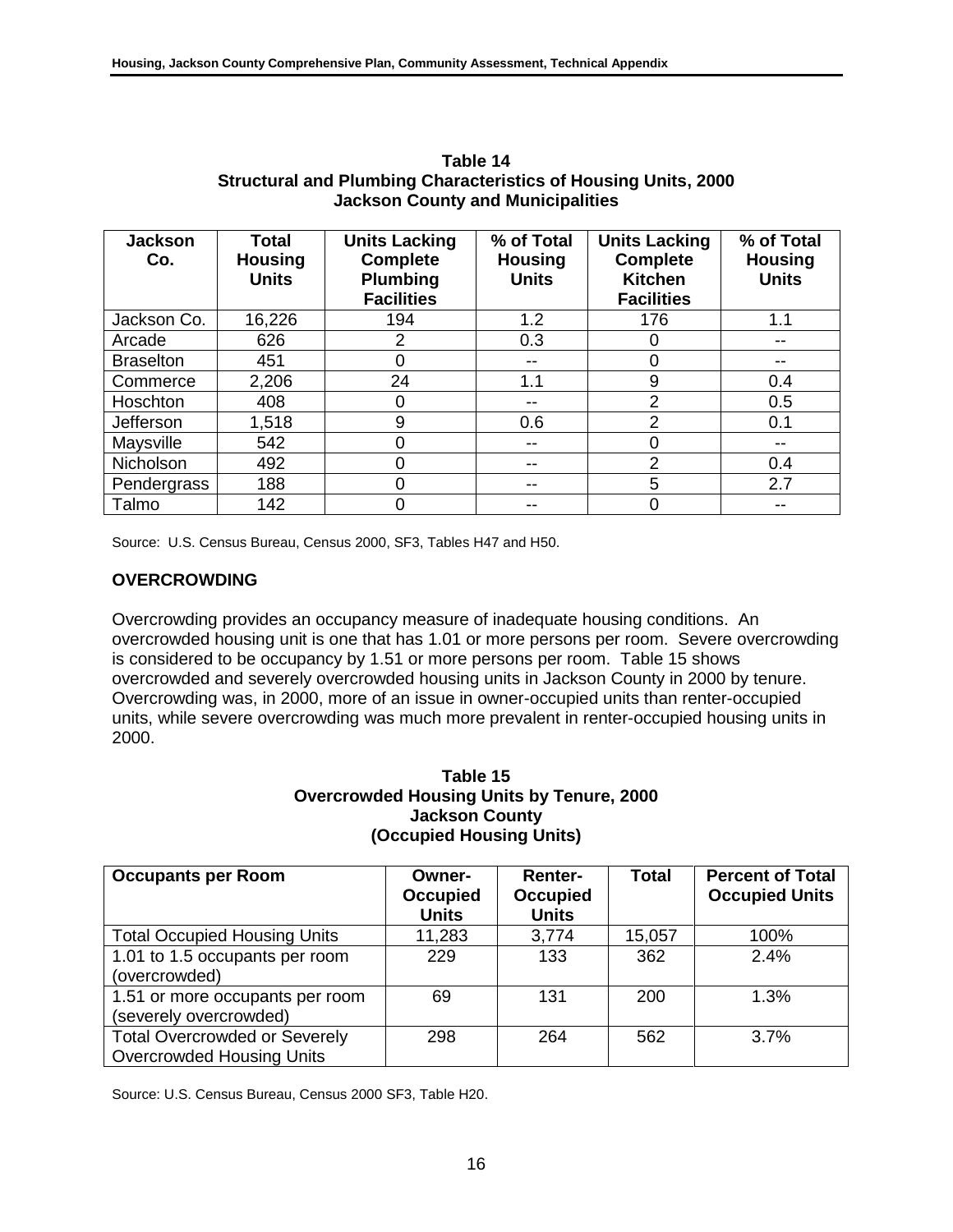## **COST**

The cost of housing is one of the most important considerations in this housing analysis. The value and affordability for both renter and homeowner households is examined. First, Table 16 shows the range of value for owner-occupied housing units in Jackson County in 2000 and for the 2005-2007 reporting period. Percentage shares of each value range for the state's housing stock is also provided for the year 2000.

#### **Table 16 Value of Owner-Occupied Housing Units, 2000 and 2005-2007 Jackson County and State (Specified Owner-Occupied Housing Units in 2000) (Owner-Occupied Housing Units in 2005-2007)**

| Range of Value (\$)    | <b>Jackson County</b><br>2000 Census |      | Georgia<br>2000 | <b>Jackson County</b><br>2005-2007 Estimates |      |
|------------------------|--------------------------------------|------|-----------------|----------------------------------------------|------|
|                        | <b>Units</b>                         | %    | %               | <b>Units</b>                                 | %    |
| Less than \$50,000     | 671                                  | 9.5  | 10.3            | 1,654                                        | 11.2 |
| \$50,000 to \$99,999   | 2,494                                | 34.2 | 38.3            | 3,469                                        | 23.6 |
| \$100,000 to \$149,999 | 1,608                                | 25.8 | 24.7            | 3,225                                        | 22.0 |
| \$150,000 to \$199,999 | 937                                  | 13.3 | 14.4            | 2,255                                        | 15.4 |
| \$200,000 to \$299,999 | 597                                  | 10.2 | 9.2             | 2,194                                        | 15.0 |
| \$300,000 or more      | 203                                  | 7.0  | 3.1             | 1,883                                        | 12.8 |
| Total                  | 6,510                                | 100  | 100%            | 14,680                                       | 100% |

Source: U.S. Census Bureau, Census 2000, SF3, Table H74. 2005-2007 American Community Survey, 3-Year Estimates, Table B25075.

In Table 16, it is the percentage shares that are important (and comparable). Note that the year 2000 statistics reported in Table 15 are for "specified" owner-occupied housing units, meaning that it is not the total number of owner-occupied units. On the other hand, the 2005-2007 estimates represent a total estimate of owner-occupied housing units.

In looking at the percentages, Jackson County in 2000 had about the same percentage of owner-occupied housing units with values under \$100,000 as Georgia's housing stock, suggesting that Jackson County has a comparable percentage of homes at the lowest end of the housing value spectrum. Also, in comparison with Georgia in 2000, Jackson County's owner-occupied housing stock had slightly lower proportions of homes in the ranges of \$100,000 to \$149,999 and \$150,000 to \$199,999 categories when compared with the state, but slightly higher proportions in the \$200,000 and higher value categories in 2000.

Table 17 compares median values for the state, Jackson County, and municipalities in 2000 with regard to the median values of owner-occupied housing units and mobile homes. For all owner-occupied units, Braselton and Hoschton have much higher median home values than the county or state – this is explained at least in part by those municipalities being more heavily influenced by the Atlanta metropolitan area's housing market. Jefferson, also located closer to metropolitan Atlanta than several other cities in Jackson County, also had median owneroccupied home values exceeding the state's median but not as high as Braselton and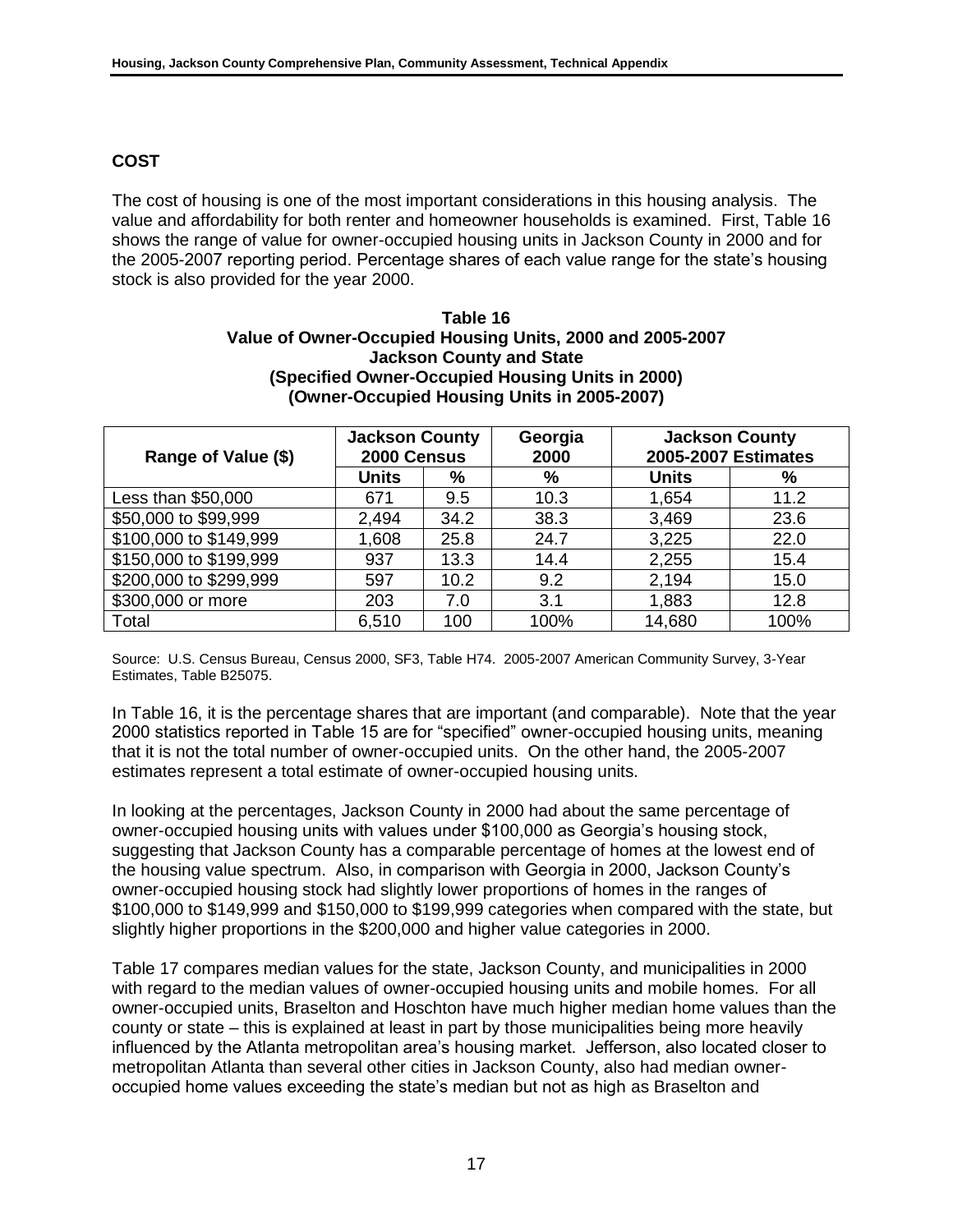Hoschton. The county and all other municipalities not cited here were well below the state's median value for owner-occupied housing units in 2000.

#### **Table 17 Median Value of Owner-Occupied Housing Units and Mobile Homes, 2000 Jackson County and Municipalities and State (Dollars)**

| Geographic Area  | <b>Median Value for All Owner-</b><br><b>Occupied Housing Units (\$)</b> | <b>Median Value for</b><br>Mobile Homes (\$) |
|------------------|--------------------------------------------------------------------------|----------------------------------------------|
| Georgia          | 100,600                                                                  | 33,600                                       |
| Jackson County   | 89,900                                                                   | 53,100                                       |
| Arcade           | 71,400                                                                   | 60,100                                       |
| <b>Braselton</b> | 143,200                                                                  | 45,000                                       |
| Commerce         | 74,000                                                                   | 17,200                                       |
| Hoschton         | 130,200                                                                  | 28,100                                       |
| Jefferson        | 108,900                                                                  | 61,900                                       |
| Maysville        | 82,600                                                                   | 53,300                                       |
| Nicholson        | 60,300                                                                   | 55,200                                       |
| Pendergrass      | 91,700                                                                   | 60,700                                       |
| Talmo            | 113,600                                                                  | Less than 10,000                             |

Source: U.S. Census Bureau, Census 2000, SF3, Tables H85 and H82.

Nicholson, which has the highest percentage of manufactured homes of all cities in the county as of 2000, had the lowest median value of owner-occupied homes, at \$60,300. The City of Arcade is similar, in that it has a majority of its housing stock as manufactured homes and a corresponding lower median value for owner-occupied units. In other words, the median value of owner-occupied housing units in Nicholson and Arcade are heavily influenced by manufactured homes making up a majority of the housing stock.

With regard to values of mobile (manufactured) homes, the county and all municipalities except Hoschton, Commerce, and Talmo had values for manufactured homes that were well above the state's median value in 2000. Arcade, Jefferson, and Pendergrass all had median values of manufactured homes in 2000 above \$60,000 and thus above the county's median value. The lowest values for manufactured homes in 2000 for all the cities were in the Cities of Talmo and Commerce. As of 2005-2007, the median value of manufactured homes in Jackson County was \$62,900, considerably higher than the \$53,100 found in the decennial census (Table B25083).

Table 18 shows gross rents of the renter-occupied housing stock in 2000 and 2005-2007 for Jackson County. In 2000, about half the county's rental housing stock rented for \$500 or less per unit per month, and less than 10 percent of the units rented for above \$750 per unit per month. A rather dramatic increase in rents has occurred in Jackson County between the decennial census and the 2005-2007 reporting period. Only about one in five renter units rented for \$500 or less per unit per month in 2005-2007. Almost one-quarter of the rental units rented for \$750 to \$999 per unit per month in the 2005-2007, a considerable increase (about 800 units) from the year 2000. And the number of units renting for more than \$1,000 rose sharply between the reporting periods, by about 180 units.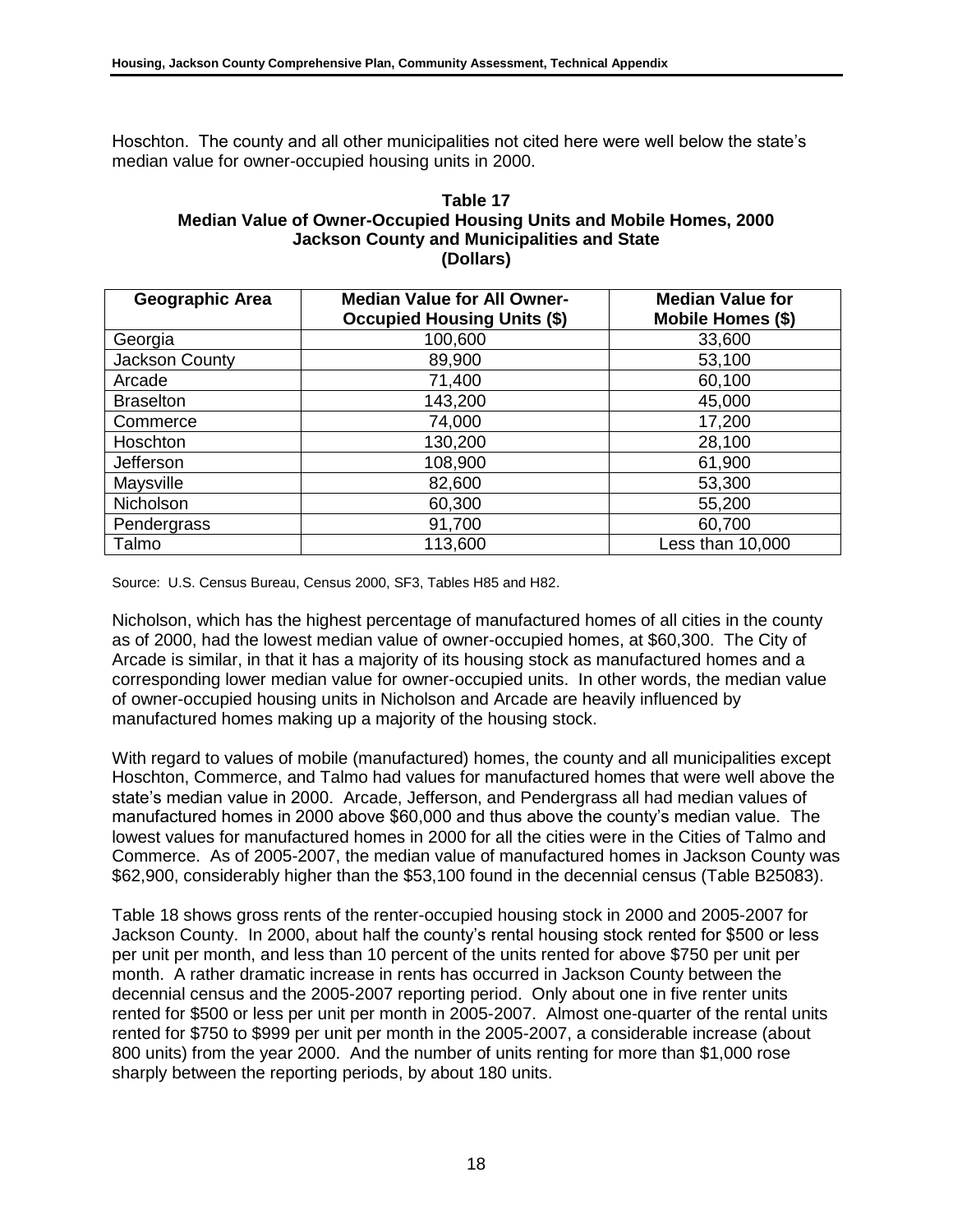| Gross Rent (\$)              | <b>Jackson County</b><br>2000 Census |      | Georgia<br>2000 Census | <b>Jackson County</b><br>2005-2007 Estimate |      |
|------------------------------|--------------------------------------|------|------------------------|---------------------------------------------|------|
|                              | <b>Units</b>                         | %    | %                      | <b>Units</b>                                | %    |
| Less than \$250              | 360                                  | 11.5 | 9.3                    | 161                                         | 3.7  |
| \$250 to \$499               | 1,195                                | 38.3 | 25.5                   | 741                                         | 16.8 |
| \$500 to \$749               | 1,325                                | 42.4 | 33.2                   | 2,277                                       | 51.6 |
| \$750 to \$999               | 197                                  | 6.3  | 22.1                   | 1,013                                       | 22.9 |
| \$1000 or more               | 45                                   | 1.5  | 9.9                    | 222                                         | 5.0  |
| <b>Total Cash Rent Units</b> | 3,122                                | 100% | 100%                   | 4,414                                       | 100% |

**Table 18 Gross Rent, Specified Renter-Occupied Housing Units, 2000 and 2005-2007 Jackson County**

Source: U.S. Census Bureau, Census 2000, SF3, Table H63. 2005-2007 American Community Survey, 3-Year Estimates, Table B25063.

#### **Table 19 Median Gross Rent, Renter-Occupied Housing Units, 2000 Jackson County and Municipalities (Dollars)**

| Geographic Area  | <b>Median Gross Rent, Renter-</b><br><b>Occupied Housing Units (\$)</b> |
|------------------|-------------------------------------------------------------------------|
| Georgia          | \$613                                                                   |
| Jackson County   | \$501                                                                   |
| Arcade           | \$531                                                                   |
| <b>Braselton</b> | \$633                                                                   |
| Commerce         | \$528                                                                   |
| Hoschton         | \$513                                                                   |
| Jefferson        | \$508                                                                   |
| Maysville        | \$375                                                                   |
| Nicholson        | \$427                                                                   |
| Pendergrass      | \$500                                                                   |
| Talmo            | \$583                                                                   |

Source: U.S. Census Bureau, Census 2000, SF3, Table H63.

## **COST-BURDENED HOUSEHOLDS**

*"Housing is affordable if a low- or moderate income family can afford to rent or buy a decent quality dwelling without spending more than 30 percent of its income on shelter….The increased availability of such housing would enable hard-working and dedicated people—including public servants such as police officers, firefighters, schoolteachers and nurses—to live in the communities they serve….Removing affordable housing barriers could reduce development costs by up to 35 percent; then, millions of hard-working American families would be*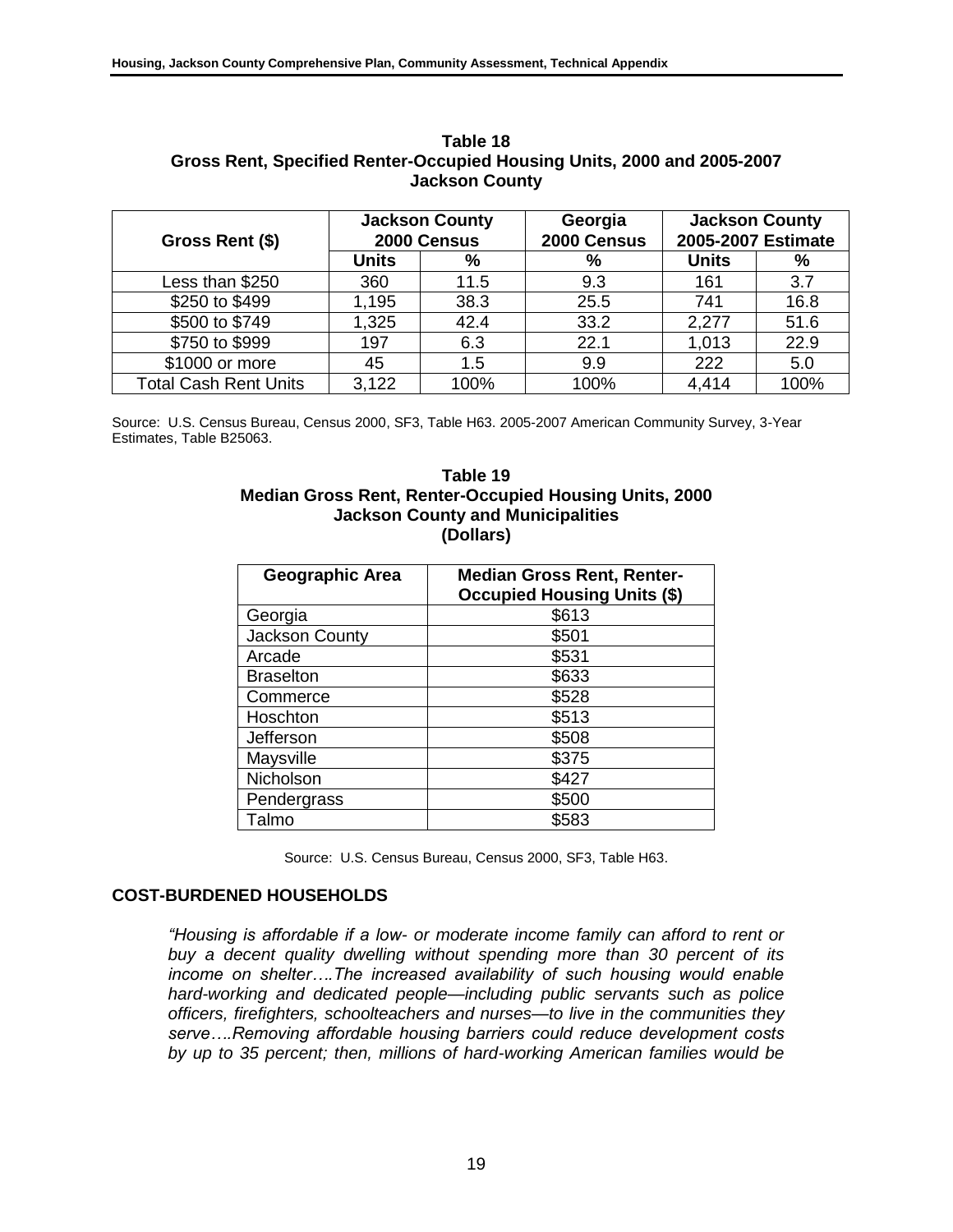*able to buy or rent suitable housing that they otherwise could not afford"* (U.S. Department of Housing and Urban Development 2005).<sup>4</sup>

It is useful to analyze and determine the extent to which owner and renter households are cost burdened or severely cost burdened with regard to housing. "Cost burdened" is defined as paying more than 30 percent of a household's income for housing, and "severely cost burdened" is defined as paying more than 50 percent of a household's income for housing. Table 20 provides such data for specified owner-occupied housing units in the county in 1999 and 2005- 2007.

In 1999 (2000 Census), about one in every five owner-occupied household was cost burdened or severely cost burdened with respect to housing costs. Estimates available from the U.S. Census Bureau for 2005-2007 reveal that cost burdens have increased significantly since 1999 – it is now more than one out of every four owner-occupied households that are cost burdened or severely cost burdened.

#### **Table 20 Monthly Owner Costs as a Percentage of Household Income, 1999 and 2005-2007 Jackson County (Specified Owner-Occupied Housing Units)**

| <b>Monthly Owner Costs as a</b>                     | 1999    | %     | 2005-   | %     |
|-----------------------------------------------------|---------|-------|---------|-------|
| <b>Percentage of Household Income</b>               | (Units) |       | 2007    |       |
|                                                     |         |       | (Units) |       |
| 30 to 49 percent (cost burdened)                    | 814     | 12.5% | 2,495   | 17.0% |
| 50 percent or more (severely cost burdened)         | 530     | 8.1%  | 1,370   | 9.3%  |
| Total cost burdened and severely cost burdened      | 1,344   | 20.6% | 3,865   | 26.3% |
| <b>Total Specified Owner-Occupied Housing Units</b> | 6,510   | 100%  | 14,680  | 100%  |

Source: U.S. Census Bureau, Census 2000, SF3, Table H94. American Community Survey, 2005-2007 3-Year Estimates, Table B25091.

#### **Table 21 Gross Rent as a Percentage of Household Income, 1999 and 2005-2007 Jackson County (Specified Renter-Occupied Housing Units)**

| <b>Gross Rent as a Percentage</b><br>of Household Income | 1999<br>(Units) | %     | 2005-<br>2007<br>(Units) | $\%$  |
|----------------------------------------------------------|-----------------|-------|--------------------------|-------|
| 30 to 49 percent (cost burdened)                         | 516             | 14.3% | 1,532                    | 28.3% |
| 50 percent or more (severely cost burdened)              | 496             | 13.8% | 759                      | 14.0% |
| Total cost burdened and severely cost burdened           | 1.012           | 28.1% | 2,291                    | 42.4% |
| <b>Total Specified Renter-Occupied Housing Units</b>     | 3,597           | 100%  | 5,400                    | 100%  |

Source: U.S. Census Bureau, Census 2000, SF3, Table H69. American Community Survey, 2005-2007 3-Year Estimates, Table B25070.

 4 U.S. Department of Housing and Urban Development, Office of Policy Development and Research. February 2005. *"Why Not in Our Community?" Removing Barriers to Affordable Housing. An Update to the Report of the Advisory Commission on Regulatory Barriers to Affordable Housing*.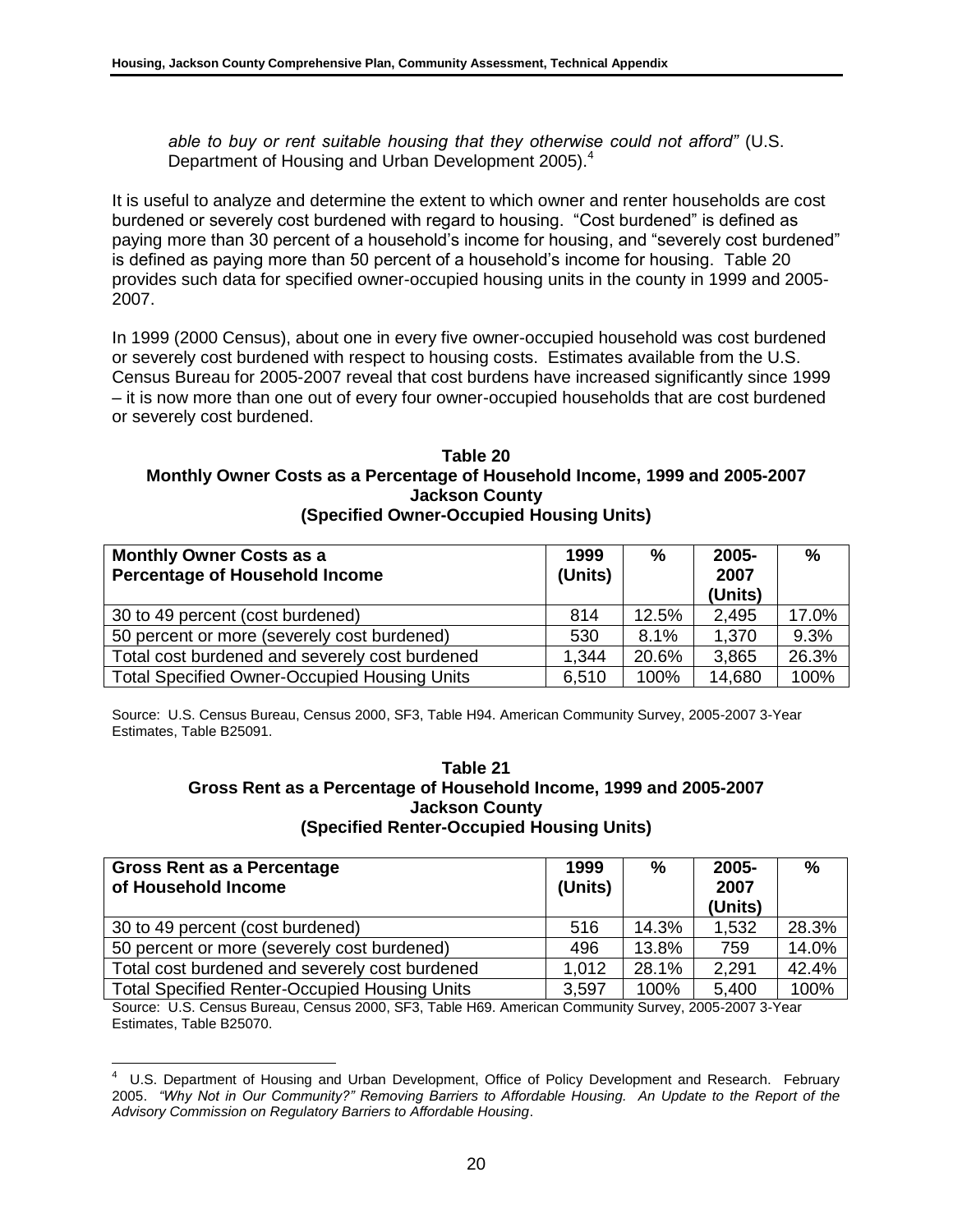Table 21 provides the same data on the cost burden in 1999 and 2005-2007, but for specified renter-occupied households. Cost burdens are clearly worse for renter-occupied households in Jackson County. In 1999, more than one in four households (28.1 percent) were cost burdened or severely cost burdened. As of 2005-2007, that figure is 42.1 percent. Clearly the cost of housing is an issue for a substantial number of both owner-occupied and renter households.

The minimum planning standards call for an evaluation of the relationship of local housing costs and availability to the socioeconomic characteristics of households, including income, income from social security or public assistance, employment status, occupation, household type, age of householder, household size, race, and unit type. Incomes and sources of income are provided in the population assessment.

## **HOUSEHOLD TYPE BY HOUSING UNIT TYPE**

Table 22 indicates the housing unit type by type of household. The types of households are divided generally into "family" and "non-family" households. Family households are further divided into married couples, families with no wife present, and families with no husband present. The data in Table 22 are a reflection of existing conditions, not necessarily "demand" or "preference." Households are constrained by the available housing stock and their own household income limitations. Stated differently, some households may now be living in a housing unit type (e.g., manufactured home) but prefer another housing type (apartment or oneunit structure). Therefore, these figures should not necessarily be reflective of demands or desires with regard to housing types.

| <b>Type of Household</b>    | Total<br>House-<br>holds | 1-Unit<br><b>Structures</b> | %    | 2-Or-More-<br>Unit<br><b>Structures</b> | %    | <b>Mobile Homes</b><br>and Other<br><b>Types of Units</b> | $\%$ |
|-----------------------------|--------------------------|-----------------------------|------|-----------------------------------------|------|-----------------------------------------------------------|------|
| Married couple family       | 11,118                   | 8,583                       | 77.2 | 106                                     | 1.0  | 2.429                                                     | 21.8 |
| Other family: Male house-   | 1.021                    | 427                         | 41.8 | 80                                      | 7.9  | 514                                                       | 50.3 |
| holder, no wife present     |                          |                             |      |                                         |      |                                                           |      |
| Other family: female house- | 2.580                    | 1.448                       | 56.1 | 383                                     | 14.9 | 749                                                       | 29.0 |
| holder, no husband present  |                          |                             |      |                                         |      |                                                           |      |
| Nonfamily                   | 5.361                    | 3,332                       | 62.1 | 427                                     | 8.0  | 1,602                                                     | 29.9 |
| <b>Total Households</b>     | 20.080                   | 13.790                      | 68.7 | 996                                     | 5.0  | 5.294                                                     | 26.3 |

#### **Table 22 Household Type by Housing Unit Type Jackson County, 2005-2007 (Households)**

Source: U.S. Census Bureau. American Community Survey, 2005-2007 3-Year Estimates, Table B11011.

To a large extent, the data in Table 22 confirm what is self-intuitive to most. Married couple families live in (and probably prefer) 1-unit (stick-built) houses on their own lots, usually for the sake of their children if they have them. However, more than one of every five families (21.8 percent) resided in manufactured homes in 2005-2007. Attached housing, which is not prevalent in Jackson County, is hardly occupied by married couple families.

A majority (50.3 percent) of male householders with children and no wife present resided in manufactured homes in 2005-2007. The vast majority (56.1 percent) of female householders with children and no husband present reside in 1-unit (stick-built) houses, but they also make up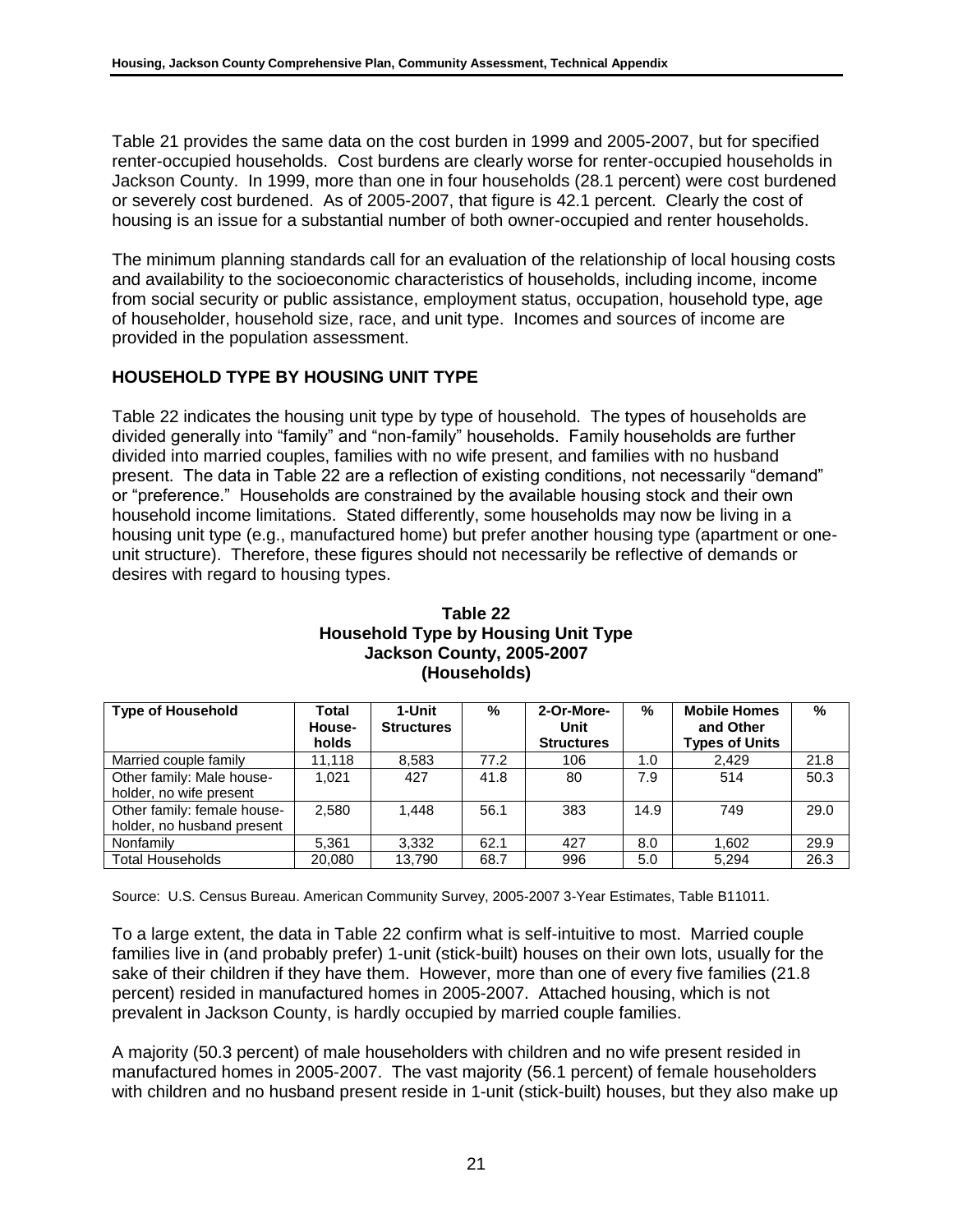the largest proportion of household type occupying attached housing units (14.9 percent). A majority of nonfamily households in Jackson County in 2005-2007 resided in one-family (stickbuilt) homes, but more than one in four (26.3 percent) resided in a manufactured home. These findings, again, may reveal some insights as to the housing market, but they cannot necessarily be cited as "preferences" since a different housing mix would probably reveal different conditions. Furthermore, the income limitations of the various households may dictate the housing unit choice, since each of the housing unit types have different implications with regard to incomes.

## **HOUSEHOLD TYPE BY TENURE**

Table 23 provides a division of households by owner-occupied units and renter-occupied units. As noted earlier in the discussion about tenure, any housing unit can be either rented or sold, except for-rent apartments. The data show that the vast majority (85.1 percent) of marriedcouple families are homeowners. Like with housing unit types (Table 22), there is a difference in terms of men and women with regard to housing tenure: more than two-thirds (68.9 percent) of male householders in Jackson County in 2005-2007 rented their homes, but less than half of female householders were renter households. Non-family households are split about two to one in favor of homeowners.

## **Table 23 Household Type by Tenure Jackson County, 2005-2007 (Households)**

| <b>Type of Household</b>                                  | Total<br><b>Households</b> | Owner-<br><b>Occupied</b><br><b>Units</b> | $\%$ | <b>Renter-</b><br>Occupied<br><b>Units</b> | $\%$ |
|-----------------------------------------------------------|----------------------------|-------------------------------------------|------|--------------------------------------------|------|
| Married couple family                                     | 11,118                     | 9,464                                     | 85.1 | 1,654                                      | 14.9 |
| Other family: Male house-<br>holder, no wife present      | 1,021                      | 318                                       | 31.1 | 703                                        | 68.9 |
| Other family: female house-<br>holder, no husband present | 2,580                      | 1,446                                     | 56.0 | 1,134                                      | 44.0 |
| Nonfamily                                                 | 5,361                      | 3,452                                     | 64.4 | 1,909                                      | 35.6 |
| <b>Total Households</b>                                   | 20,080                     | 14,680                                    | 73.1 | 5,400                                      | 26.9 |

Source: U.S. Census Bureau. American Community Survey, 2005-2007 3-Year Estimates, Table B11012.

Table 24 provides a general tool for estimating housing affordability based on income groupings used by the U.S. Census Bureau. Historically, it was an accepted benchmark that lenders would underwrite mortgages for single-family homes if the purchase price was not greater than 2.5 times the household's income. More recently, some lenders may increase that figure to three times the household income, though given the huge numbers of mortgage foreclosures in recent years that figure is increasingly in doubt. Affordable monthly rents can be estimated by using the accepted principle that households should not use more than 30 percent of their household income for rent.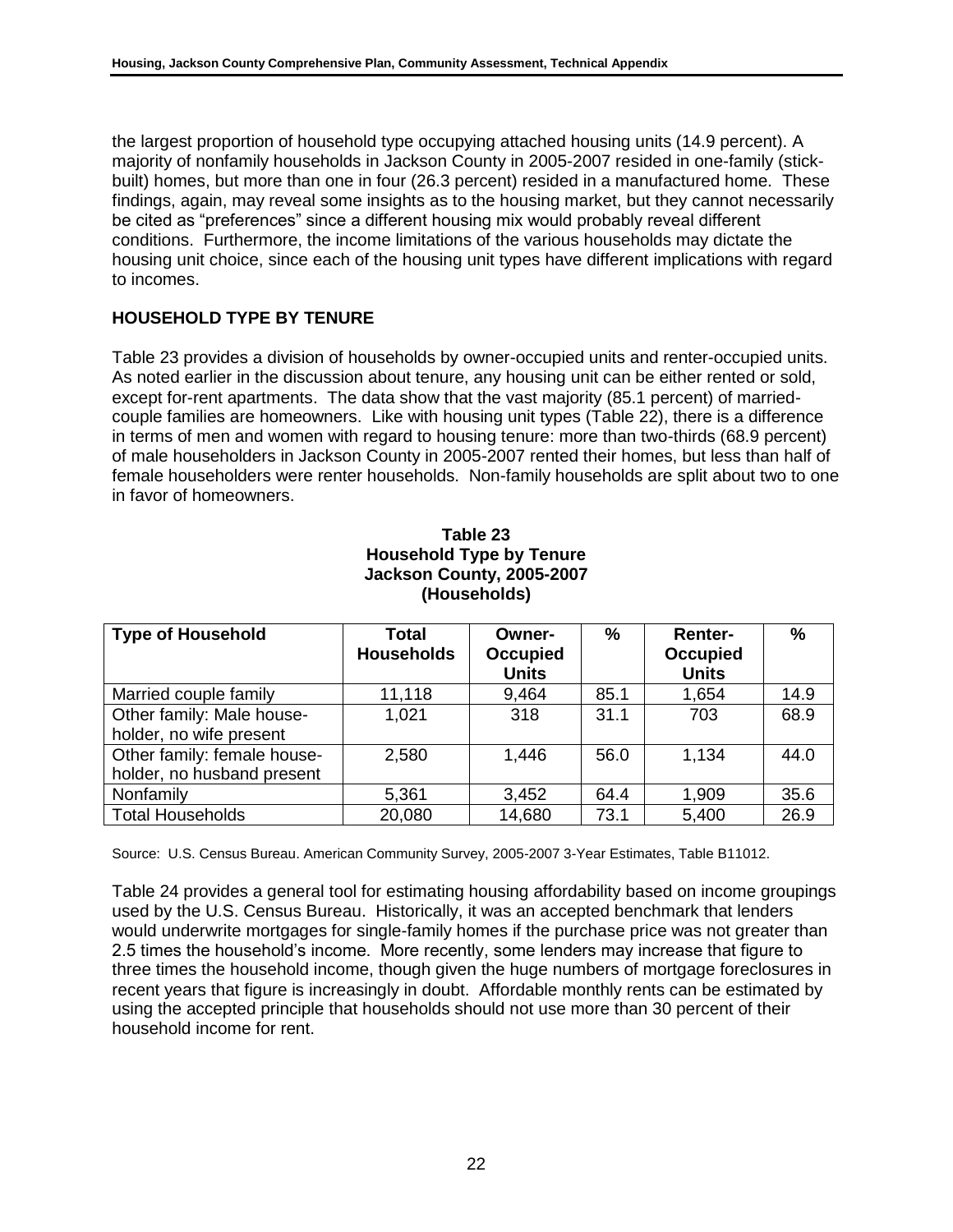| <b>Income Grouping</b> | <b>Midpoint of</b><br><b>Income</b> | <b>Homeowner</b><br><b>Affordability</b> | <b>Homeowner</b><br><b>Affordability</b> | <b>Affordable</b><br><b>Monthly</b> |
|------------------------|-------------------------------------|------------------------------------------|------------------------------------------|-------------------------------------|
|                        | <b>Grouping</b>                     | <b>Value (2.5</b>                        | <b>Value (3.0</b>                        | Rent (at                            |
|                        |                                     | times                                    | times                                    | 30%                                 |
|                        |                                     | household                                | household                                | income)                             |
|                        |                                     | income)                                  | income)                                  |                                     |
| Less than \$10,000     |                                     | $<$ \$25,000                             | $<$ \$30,000                             | \$250                               |
| \$10,000 to \$14,999   | \$12,500                            | \$31,250                                 | \$37,500                                 | \$312                               |
| \$15,000 to \$19,999   | \$17,500                            | \$43,750                                 | \$52,500                                 | \$437                               |
| \$20,000 to \$24,999   | \$22,500                            | \$56,250                                 | \$67,500                                 | \$562                               |
| \$25,000 to \$29,999   | \$27,500                            | \$68,750                                 | \$82,500                                 | \$687                               |
| \$30,000 to \$34,999   | \$32,500                            | \$81,250                                 | \$97,500                                 | \$812                               |
| \$35,000 to \$39,999   | \$37,500                            | \$93,750                                 | \$112,500                                | \$937                               |
| \$40,000 to \$44,999   | \$42,500                            | \$106,250                                | \$127,500                                | \$1,062                             |
| \$45,000 to \$49,999   | \$47,500                            | \$118,750                                | \$142,500                                | \$1,187                             |
| \$50,000 to \$59,999   | \$55,000                            | \$137,500                                | \$165,000                                | \$1,375                             |
| \$60,000 to \$74,999   | \$67,500                            | \$168,750                                | \$202,500                                | \$1,687                             |
| \$75,000 to \$99,999   | \$87,500                            | \$218,750                                | \$262,500                                | \$2,187                             |
| \$100,000 to \$124,999 | \$112,500                           | \$281,250                                | \$337,500                                | \$2,812                             |
| \$125,000 to \$149,999 | \$137,500                           | \$343,750                                | \$412,500                                | \$3,437                             |
| \$150,000 to \$199,999 | \$175,000                           | \$437,500                                | \$525,000                                | \$4,375                             |
| \$200,000 or more      |                                     | >\$500,000                               | >\$600,000                               | > \$5,000                           |

**Table 24 Homeowner and Monthly Rent Affordability by Income Grouping**

Source: Compiled by Jerry Weitz & Associates, Inc.

Household by household income was already reported in the population analysis (Table 8). Using the 2005-2007 income data by household, a general comparison of housing affordability with the existing housing stock can be completed (see Table 25).

The final column in Table 25 shows how the Jackson County housing market in 2005-2007 would provide housing units at different price ranges in order to meet principles of affordability. As can be seen, as one would expect, there is a vast undersupply of affordable housing for households at lower income levels, and a huge oversupply of higher-end housing.

How is it possible, then, that people are living in homes that they cannot afford? The short answer is that the "affordability" principles are not being followed to any great extent. Rental households, for instance, are not limiting their housing payments to 30 percent of their incomes. Indeed, this analysis (Table 21) shows that there 2,291 renter households (42.1 percent of all renter households) which were cost-burdened and severely cost-burdened in Jackson County in 2005-2007. Looking at owner-occupied households, they too are not limiting their housing payments to 2.5 or 3 times the annual household income, it seems. Indeed, this analysis (Table 20) shows that there are 3,865 owner households (26.3 percent of all homeowner households) which were cost-burdened and severely cost burdened in Jackson County in 2005-2007.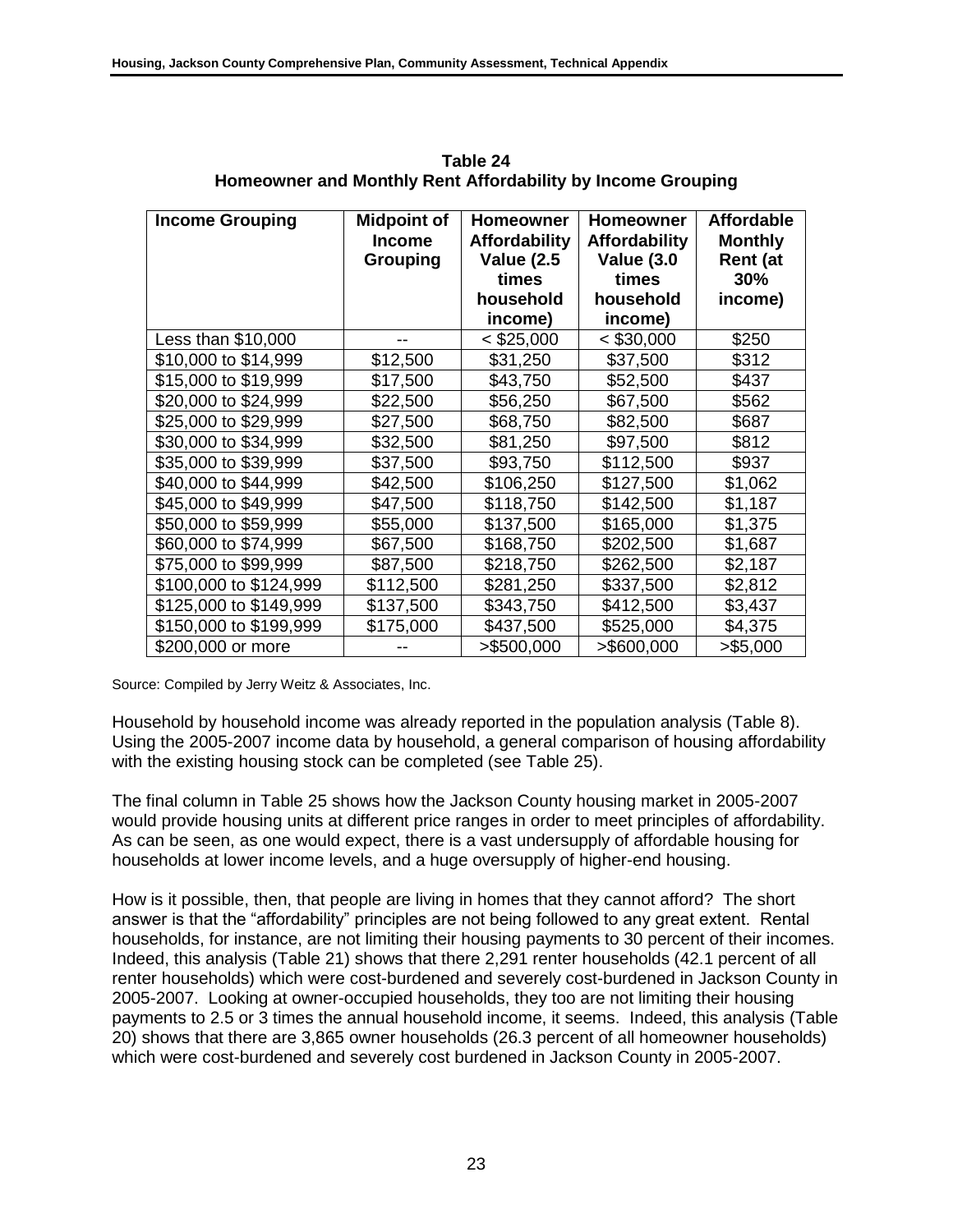| <b>Household Income</b><br>Grouping | <b>Households</b> | <b>Affordable</b><br>Owner-<br>Occupied<br><b>Units</b><br><b>Available</b> | <b>Affordable</b><br>Renter<br><b>Occupied</b><br><b>Housing Units</b><br><b>Available</b> | <b>Total</b><br><b>Affordable</b><br>Occupied<br><b>Units</b><br>Available | <b>Additional</b><br><b>Affordable</b><br><b>Units</b><br><b>Needed</b><br>(Surplus) |
|-------------------------------------|-------------------|-----------------------------------------------------------------------------|--------------------------------------------------------------------------------------------|----------------------------------------------------------------------------|--------------------------------------------------------------------------------------|
| Less than \$10,000                  | 1,458             | 268                                                                         | 161                                                                                        | 429                                                                        | 1,029                                                                                |
| \$10,000 to \$14,999                | 1,657             | 227                                                                         | 168                                                                                        | 395                                                                        | 1,262                                                                                |
| \$15,000 to \$19,999                | 1,371             | 176                                                                         | 344                                                                                        | 520                                                                        | 851                                                                                  |
| \$20,000 to \$24,999                | 1,473             | 157                                                                         | 600                                                                                        | 757                                                                        | 716                                                                                  |
| \$25,000 to \$29,999                | 1.080             | 62                                                                          | 1,404                                                                                      | 1,466                                                                      | (386)                                                                                |
| \$30,000 to \$34,999                | 1,069             | 108                                                                         | 577                                                                                        | 685                                                                        | 384                                                                                  |
| \$35,000 to \$39,999                | 1,780             | 196                                                                         | 553                                                                                        | 749                                                                        | 1,031                                                                                |
| \$40,000 to \$49,999                | 1,478             | 460                                                                         | 385                                                                                        | 845                                                                        | 633                                                                                  |
| \$50,000 to \$59,999                | 1,912             | 424                                                                         | 185                                                                                        | 609                                                                        | 1,303                                                                                |
| \$60,000 to \$74,999                | 1,597             | 1,213                                                                       | 37                                                                                         | 1,250                                                                      | 384                                                                                  |
| \$75,000 to \$99,999                | 2,651             | 1,832                                                                       | --                                                                                         | 1,832                                                                      | 819                                                                                  |
| \$100,000 to \$124,999              | 1,536             | 1,303                                                                       | --                                                                                         | 1,303                                                                      | 233                                                                                  |
| \$125,000 to \$149,999              | 353               | 1,922                                                                       | --                                                                                         | 1,922                                                                      | (1,569)                                                                              |
| \$150,000 to \$199,999              | 358               | 2,255                                                                       | --                                                                                         | 2,255                                                                      | (1,899)                                                                              |
| \$200,000 or more                   | 307               | 4,077                                                                       | --                                                                                         | 4,077                                                                      | (3,770)                                                                              |
| No cash rent                        | n/a               | n/a                                                                         | 986                                                                                        | 986                                                                        | (986)                                                                                |
| Total                               | 20,080            | 14,680                                                                      | 5,400                                                                                      | 20,080                                                                     |                                                                                      |

#### **Table 25 Housing Affordability Assessment in Relation to Current Housing Stock, 2005-2007 Jackson County**

Source: Jerry Weitz & Associates, Inc., Calculated on the basis of Table 24 and census estimates from prior tables.

What happens, or is likely to happen with such a mismatch between affordable homes and the market prices and rents for homes? First, households tend to adjust, by doubling up (increasing household sizes), take on renters, or are using incomes that are not reported/reflected in the census data. Another outcome, one that has borne out in the past two years, is that households are truly unable to make their payments, and in the case of homeowners, they eventually foreclose on their mortgages. Yet another possibility is that, because there is no market buyers for the homes at their real values, more expensive homes are sold at fractions of their value. That possibility also has become a reality in the housing market in the last few years, not just in Jackson County, but statewide and nationally.

Two of the most important implications of this analysis are, to promote housing affordability, that (1) Jackson County needs more houses in the range of low- and moderate income household incomes; and (2) it has a vast surplus of occupied homes with market prices that are not affordable to the homeowner households in Jackson County, especially for households within annual incomes above \$125,000.

## **SPECIAL NEEDS HOUSING**

Local planning requirements indicate that housing analyses should consider the special needs of the homeless, the elderly, migrant farm workers, persons with disabilities, and others. Data on the senior population and persons with disabilities are described in the population analysis of this technical appendix. Jackson County does not have any significant population of migrant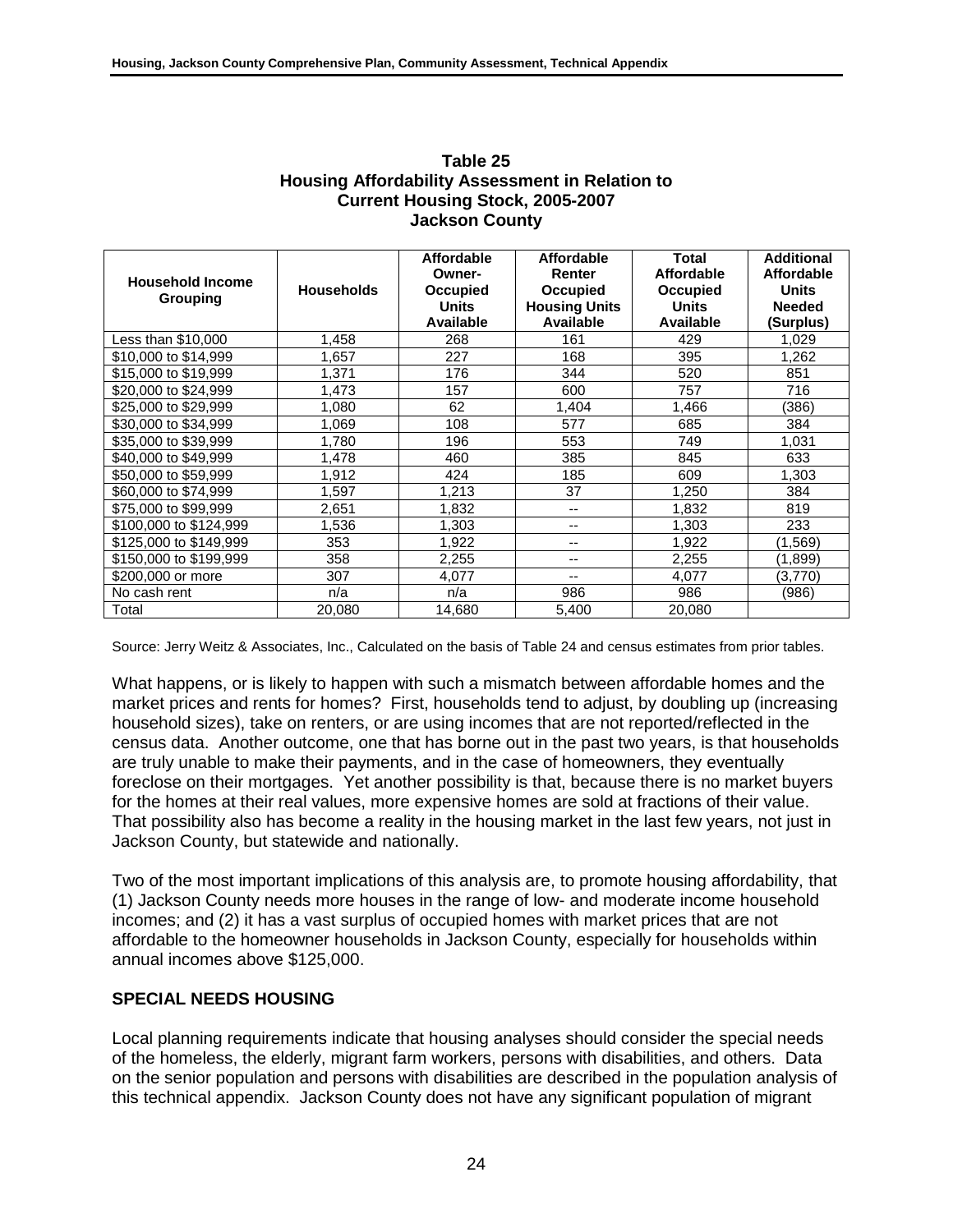farm workers. Data are generally not available with regard to specialized populations such as the homeless, the number of persons with HIV/AIDS and victims of domestic abuse.

Generally, there is a correlation between age and disabilities – as age increases, so too does the likelihood or occurrence of disabilities. The implications with regard to housing the senior population and persons with disabilities is fairly self-evident. Persons with significant mental, sensory, or physical disabilities need assistance within and outside the home. This places most of the housing needs for disabled persons in the area of "institutionalized" care, though the data discussed in the population analysis are for the "noninstitutionalized" population, meaning the folks covered are not living in group quarters.

Housing for the disabled is a very important housing and legal issue. State policy relative to fair housing has been articulated by the Georgia General Assembly in O.C.G.A. 8-3-200. Such state policy includes "safequard all individuals from discrimination... in the provision of a dwelling because of that individual's…disability or handicap…" Further, the state intends to "promote the protection of each individual's interest in personal dignity and freedom from humiliation and the individual's freedom to take up residence wherever such individual chooses..."

With regard to physical defects, the implication is that dwelling units need to be designed, or retrofitted for access by the disabled. In many instances, disabled persons live in small housekeeping units of 2 to 6 persons, with supervisors or caretakers. In Georgia, the "community living arrangement"<sup>5</sup> is a relatively common and desirable form of housing. While living as any other household in a single-family, detached dwelling is desirable, some communities regulate them as group homes and do not allow them outright as a permitted use in single-family zoning districts. Providing opportunities for compatible "community living" arrangements" in single-family zoning districts is consistent with the state's quality community objective for "housing choices."

## **RELATIONSHIP OF EMPLOYMENT WAGES AND HOUSING**

Income data, including sources of income (e.g., social security, public assistance, etc.) for Jackson County's residents are provided in the population analysis. The previous section has assessed local incomes in relation to housing affordability. Household types and housing units, and their implications, are also covered in this chapter.

The relationship of employment status and wages on housing are more difficult to quantify. Under the title "jobs-housing balance," the state's minimum standards call for an assessment of whether workers in the community have sufficient wages and incomes to be able to live in the community. Table 26 compares wages by industry for employees with jobs within Jackson County and salaries and wages for males who are a part of Jackson County's labor force (and who may work in Jackson County or elsewhere).

 5 See: Office of Regulatory Services, Georgia Department of Human Resources, Chapter 290-9-37 Rules and Regulations for Community Living Arrangements, effective November 13, 2002; revised February 12, 2008.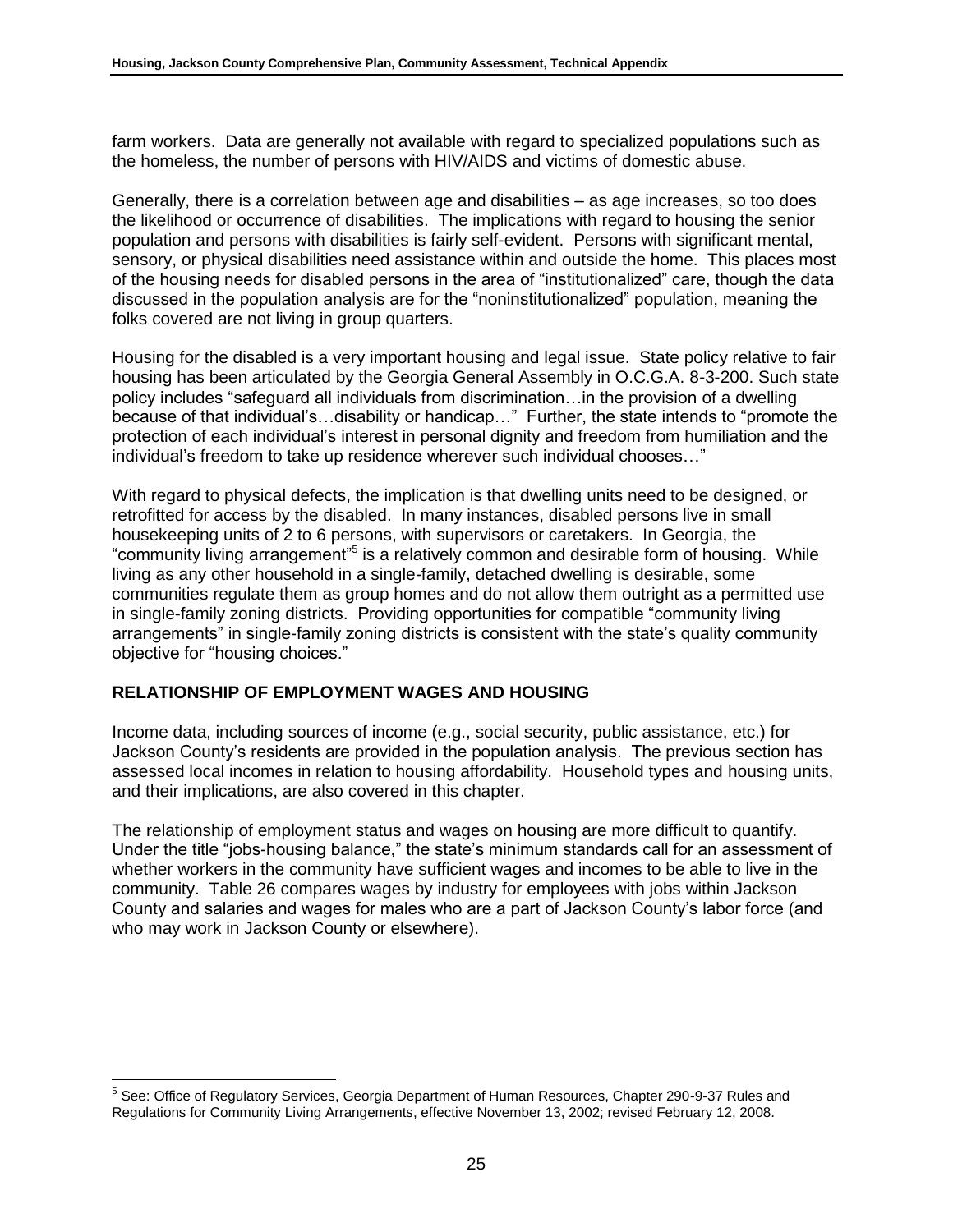| <b>Industry</b>                                 | <b>Annual Wages and Salaries</b> | <b>Annual Wages and</b>  |
|-------------------------------------------------|----------------------------------|--------------------------|
|                                                 | in Jackson County                | Salaries, 2007,          |
|                                                 |                                  | <b>Jackson County</b>    |
|                                                 |                                  | <b>Working Residents</b> |
|                                                 |                                  | (Males)                  |
| Agriculture, forestry, fishing and hunting      | \$28,236                         | \$37,548                 |
| Mining                                          |                                  | \$23,913                 |
| Construction                                    | \$34,424                         | \$37,472                 |
| Manufacturing                                   | \$36,868                         | \$32,819                 |
| <b>Utilities</b>                                |                                  | \$32,244                 |
| Wholesale trade                                 | \$45,916                         | \$38,973                 |
| Retail trade                                    | \$26,364                         | \$22,250                 |
| Transportation and warehousing                  | \$35,308                         | \$27,425                 |
| Information                                     | \$30,836                         | \$52,220                 |
| Finance and insurance                           | \$42,796                         | \$68,594                 |
| Real estate and rental and leasing              | \$27,560                         | $$100,000+$              |
| Professional, scientific and technical services | \$39,780                         | \$96,356                 |
| Management of companies                         |                                  |                          |
| Administrative and support and waste management | \$27,040                         | \$14,739                 |
| and remediation                                 |                                  |                          |
| <b>Educational services</b>                     | \$14,820                         | \$46,456                 |
| Health care and social assistance               | \$28,236                         | \$7,324                  |
| Arts, entertainment and recreation              | \$31,148                         | \$90,083                 |
| Accommodation and food services                 | \$11,024                         | \$12,948                 |
| Government                                      | \$36,088                         | \$31,283                 |
| All industries                                  | \$32,188                         | \$32,197                 |

#### **Table 26 Comparison of Industry Wages Jackson County and the County's Labor Force**

Sources: Georgia Department of Labor, Area Labor Profile (2008 employment by industry in Jackson County; weekly wage data converted to annual salary). U.S. Census Bureau, 2005-2007 American Community Survey 3-Year Estimates, Table B24032 (Earnings by Industry in 2007 Inflation-Adjusted Dollars for Civilian Employed Population 16 Years and Over).

The comparison of wages in Table 26 shows, on average for all industries, residents of Jackson County who are in the labor force make about as much money as those employed in Jackson County. That is a positive finding in the sense that, overall, there is not a major incentive for Jackson County's labor force to go outside the county for higher-paying jobs. However, the picture is different when specific industry wages are reviewed.

In some industries, people who work in Jackson County make better money than the labor force participants who reside in Jackson County and work in the same type of industry. This is true for the following industries: manufacturing; wholesale trade; administrative and support and waste management and remediation; retail trade; transportation and warehousing, health care and social assistance; and government (public administration). For these industries, there is strong incentive via higher pay for residents of the county to work in the county. Most of these industries pay comparatively good wages, meaning that workers in these industries by and large will find Jackson County's housing stock affordable.

The opposite is true, however, for other industries as shown in Table 26. Working residents of Jackson County made less wages and salaries than those working in the same industry inside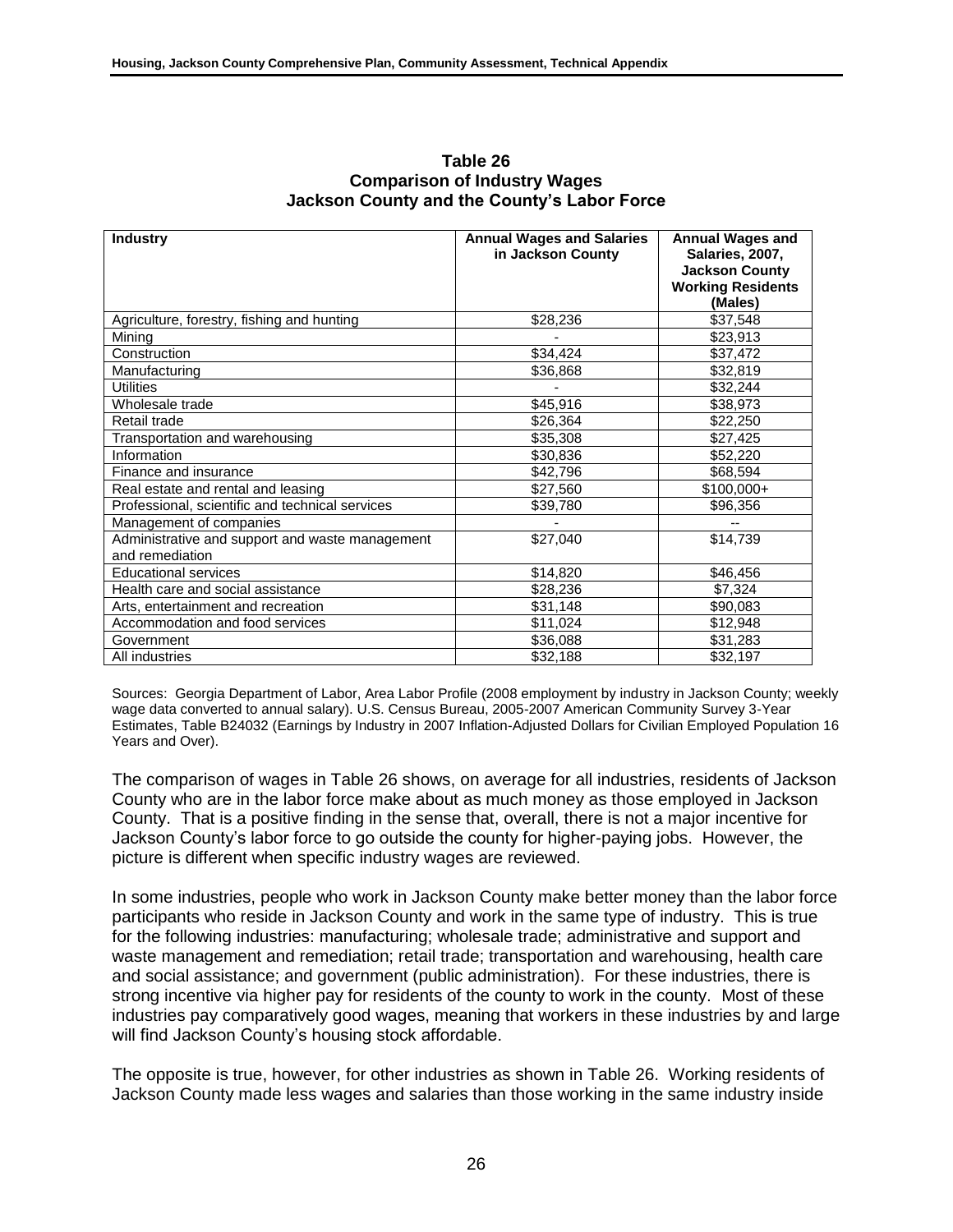Jackson County, in the following industries: construction; information; finance and insurance; real estate; scientific and technical services; education services; arts, entertainment and recreation services; and accommodation and food services. Workers in these industries have some incentive to seek higher wages and salaries outside Jackson County. At the same time, they may desire to reside in Jackson County due to its housing stock which is affordable when compared with metro areas like Athens-Clarke County and the Atlanta metropolitan area. The issue of jobs-housing balance is taken up in more detail in the economic analysis.

## **ANTICIPATED FUTURE TRENDS IN THE HOUSING MARKET<sup>6</sup>**

The market for housing is influenced by many factors. These include the demographic characteristics of the population (such as age structure, patterns of family relationships, and the spatial distribution of the population), as well as economic determinants (such as incomes and the prices of land, dwellings/structures, transportation, and other factors) and institutional constraints (such as zoning restrictions).

As the existing population ages and preferences for fewer children prevail, a greater proportion of majority households will be without children. The landscape of traditional households no longer will be married couples with children—instead, households without children will be the more frequent household types, comprising nearly 40 percent of the population by 2025. Household size is shrinking. Married couples without children (in the home) and single-person households outnumber "traditional family" households nationally. The combination of longer life expectancies and the continuing preference for one or two children will make households without children even more numerous. Non-Hispanic white households will be of a smaller size than ever before, and a growing proportion of these households will be elderly.

The projected increase in the nation's households will occur largely in the older, postchildrearing age groups. "Nonfamily" households are growing rapidly, and the majority of them consist of persons living alone. Single-person households are the nation's second most numerous household type, accounting for over 25 percent of all households (nationally as of 2000). This is not surprising, considering that people ages 65 and older are the largest share of single-person households. Clearly, the traditional family household of married couples with children is common among households headed by someone under age 45. However, with population growth concentrated in older age groups, this household type is projected to account for only one in five households in 2025, or 30 percent of all family households.

Not too many years ago, housing professionals thought almost exclusively about the housing needs and preferences of families with children. (Indeed, houses were generally referred to as "family" houses.) Now they need to understand the needs and preferences of several different household types, not just for housing construction but also including preferences for refitting a current home to meet the needs of a new, post-child-rearing household configuration and avoid a move from a cherished home or valued neighborhood. One clear implication is a need to build flexibility into new or existing housing, to accommodate a variety of uses. Some builders are already designing spaces that can serve equally well as home offices or foster semi-independent living (for younger or older family members) before, after, or instead of

 $\overline{\phantom{a}}$ 

 $6$  Excerpted verbatim from parts of U.S. Department of Housing and Urban Development, Office of Policy Development and Research. February 2003. *Issue Papers on Demographic Trends Important to Housing*.